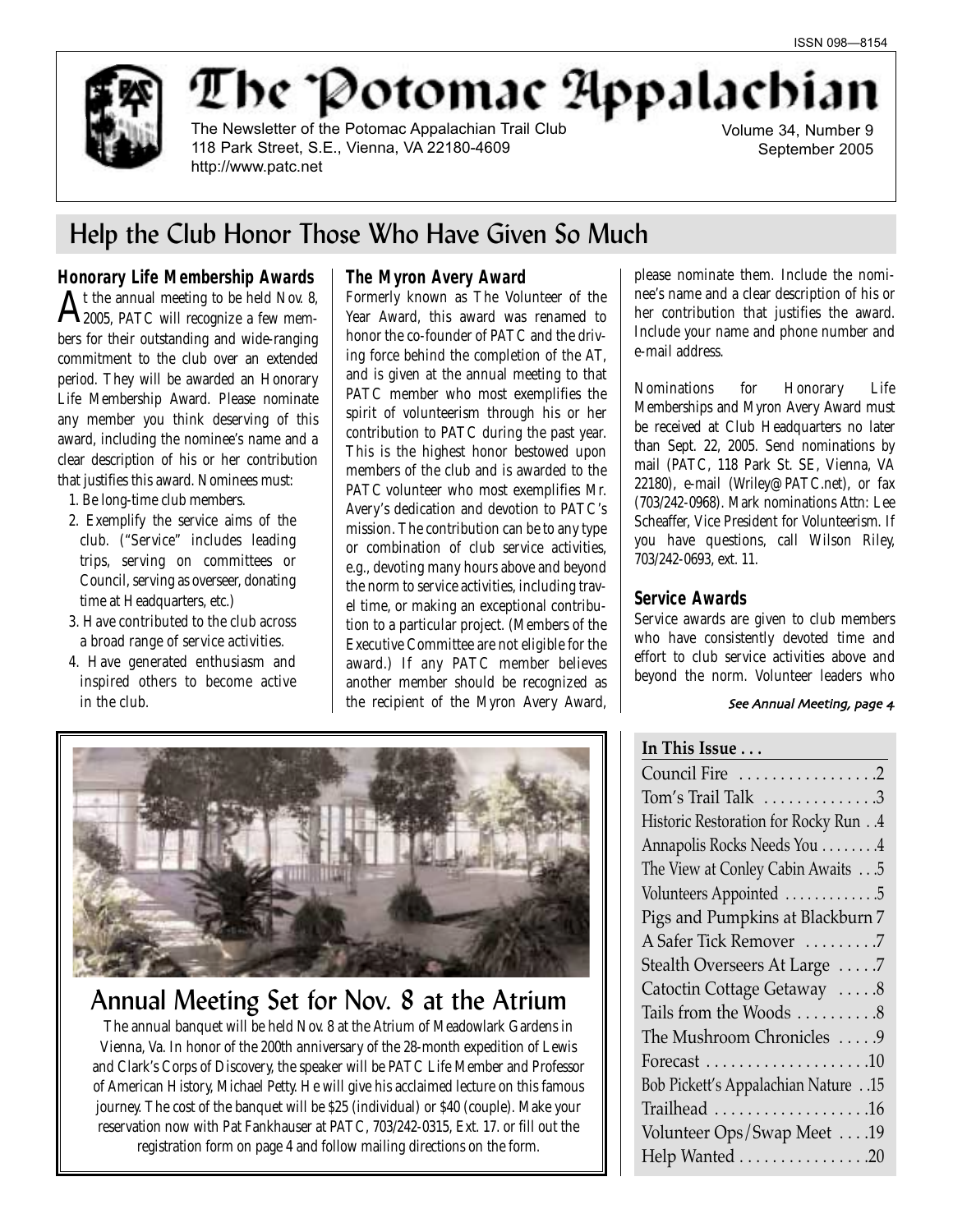## Council Fire

The Potomac Appalachian Trail Club's regularly scheduled Council Meeting was held at Club Headquarters July 12, 2005. Tom Johnson introduced visitors from the National Park Service: Joe Lawler, regional director, National Capital Region; Chris Niewold, program leader, NCR Rivers and Trails Program; and Don Briggs, Potomac Heritage National Scenic Trail, superintendent. Joe Lawler outlined NPS efforts to develop and protect hiking trails, and Don Briggs presented PATC with a case of craisins (sweetened dried cranberries) in appreciation for PATC support. Tom pointed out that PATC reported 87,000 volunteer trail hours, which translates to an estimated 100,000 real hours as many people do not file reports. Wilson Riley reported that Leroy Wilson, a PATC life member who joined in 1947 and served as an overseer, including the Old Rag Mountain Ridge Trail, had provided a \$10,000 bequest to PATC. A roof survey of the PATC Headquarters building revealed that the roof needs to be replaced; the rough estimate is that it will cost between \$45-50K. Tom said PATC may have an opportunity for a 4.5-acre conservation land purchase on Tanners Ridge Road near SNP. It is the closest private land to Big Meadows, and several PATC members have expressed interest in looking at the property. Council will be hearing more specific information in the future. See Chris Mangold for more details.

## **Finance**

Treasurer Ric Francke distributed monthly reports and said revenue continues to meet or exceed projections.

## **Trails and Lands**

Vice President of Operations Bruce Glendening announced that Steve Sharp is chair of the new IT Planning subcommittee that is drafting an IT strategy for PATC. This policy will move PATC toward institutionalizing IT support, get the Innkeeper software to be more user-friendly, and update the PATC Web site. Supervisor of Trails Liles Creighton reported that the Tuscarora Trail-Asher property reroute will be difficult because of the grade of the site and that this should be undertaken in the fall with cooler weather. The Trail Roundup meeting went well.

Recommendations from the meeting include: Cell phones are not reliable for an emergency reporting channel because of dead batteries, the presence of dead zones in service areas, and that the local emergency service may not be the one contacted when a call originates from a cell phone. PATC should post emergency telephone numbers and other support information about the local Emergency Responder in shelters. The need for improved chainsaw training was also emphasized at the meeting. Liles said there will be a training session on rock work in September or October and that Lester Kenway, perhaps the best expert in rock work, is coming down from Maine to conduct the training. There are four relocations in SNP in progress — one has been approved and will be done this year; the others are still on hold.

*Land* – Council approved two motions introduced by Supervisor of Land Chris Mangold for appraisals of PATC lands to assess the amount of money that might be raised by selling conservation easements. This would be a means of freeing up some of the land value for other PATC purposes and freezing these lands from subsequent development in the event that PATC might lose control of them. These conservation easements are authorized by the state and may be available only for the next several years. The easements would be drawn to permit current and projected PATC uses, and the sale of each would need Council approval. The motions covered Blackburn and the Lambert tract.

## **Facilities**

Mel Merritt presented a project plan and motion authorizing \$30,000 for construction of the long-delayed Silberman Cabin. This project is being led by Jim Peterson and Al Black and is estimated to be finished by July 2008.

## **Other Activities**

Jane Thompson has been working with a new member who is a Scout leader on possible Eagle projects; Barb Nash and Jeff Seal represented PATC at the C&O Canal Barge Bash, which was very suc-

### See Council, page 3

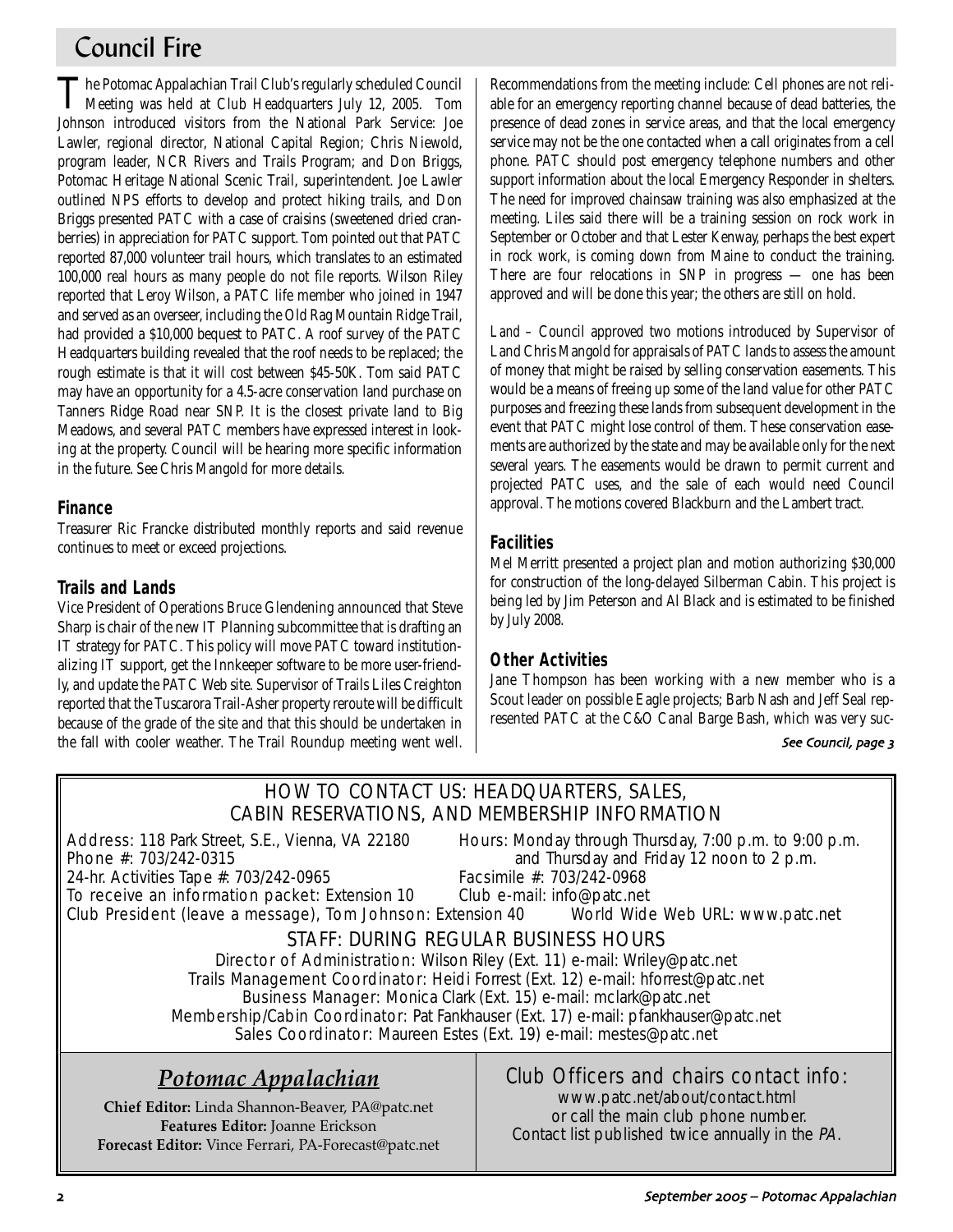# Tom's Trail Talk – Oh, Shenandoah

Iknow this guy named Steve Bair. (That's Bair, not Bear.) He lives in Syria, Virginia, Bair, not Bear.) He lives in Syria, Virginia, and has a lot of bristly red hair. Fortunately, his hair does not match his temperament. He is about as even-tempered as anyone I know, and that is good, because he has been the Shenandoah National Park (SNP) liaison with PATC since 1988. This gives him unrivaled continuity and a deep knowledge of trails and PATC's role in the park.

Steve is emblematic of our relationship with the park. Right now it is about the best that anyone can remember. The SNP staffers who we deal with on a continuing basis are like Steve – knowledgeable, thoroughly professional, and appreciative of the role that PATC plays. Our key contacts – Clay Jordan, Shawn Green, Gary Sommers, Robbie Brockwehl, and others – work smoothly with the club.

Recently the superintendent, Doug Morris, retired after seven sunny years with SNP. He was replaced by Charles Cartwright, who joined SNP from a long career in Western parks. When I met him for the first time in late June, Charles admitted that taking on a large Eastern park would take some getting used to. It is one of the biggest jobs in the National Park Service.

Of the more than 1,000 miles that PATC maintains, about 350 miles are in the park. This makes it our largest single trail responsibility – larger than our 240 AT miles, larger even than our 250 Tuscarora miles. But the park is special to us in a way that most of us don't realize. To a large degree PATC exists because of the park.

When the club was established in 1927 by a Maine lawyer named Myron Avery, the congressional decision to authorize SNP was already two years old, even though the park had not yet been established. Avery was sent to Washington partly to cement a relationship between ATC and the new park. ATC supposed that the trail through the Mid-Atlantic would go through the planned park, and it was essential that the volunteers get the ear of the Park Service early on.

It was the relationship between the trail and the park that led to the break between Benton MacKaye and Myron Avery. MacKaye, the father of the trail idea, insisted that the trail be in a wilderness setting. He did not believe

that a ridgetop road was compatible with his vision for the AT and fought tenaciously against Skyline Drive. Avery, who understood better than MacKaye the political realities (the president was in a wheelchair and wanted an accessible park), believed that the best course was to seek a compromise with the Park Service on this matter.

In the end, the trail had to be moved to accommodate the drive, and most of the labor was performed by the Civilian Conservation Corps. MacKaye and Avery broke on the issue, and during a critical ATC conference in 1935 in the new park, Avery won over ATC on the matter. It is said that he and MacKaye never spoke again.

So the relationship with SNP has been central to PATC since the club was founded. It will likely continue to be our largest single trail responsibility into the future. And we are lucky to have people like Steve as our friends. ❏ *—Tom Johnson*

## Council, from page 2

cessful – Jane suggests having a PATC entry next year for publicity; Pat Fankhauser staffed the display at the ATC Conference held in Johnson City, Tenn., in July; Highacre in Harpers Ferry will be open to the public the last Saturday in September at the Hike Harpers Ferry event, where Trail Patrol will present Leave No Trace information, lead hikes, and have a display; in October, PATC will be at the Balloon Festival near Winchester.

*Risk Management* - Larry Marcoux met with Karen Brown on the hiking program and plans to present hiking program recommendations to ExCom by end of August and has developed goals for the committee through 2007.

*Bears Den* – Vern Conaway reported having a very good season so far; Bears Den has helped over 3,000 hikers. May income was \$9,400; June income was \$9,200. ❏

*—Alan Day, Secretary*

# 18th ANNUAL SNP North District Trail Overseers Workshop **Sept. 17-18, Mathews Arm Campground**

PATC and the trails staff of SNP will once again host this annual workshop, designed to teach new trail overseers the basic skills of trail maintenance and repair and to give experienced overseers the opportunity to pick up a few more skills by working with the park professionals on major projects.

A tent camping loop at Mathews Arm campground will be reserved for exclusive use by PATC for this weekend event. Participants will gain free entry to the park and the campground.

The workshop will begin Saturday morning and end on Sunday at 1:00 p.m. There is a \$20 registration fee. Saturday dinner, Sunday breakfast, and a buffet lunch will be provided. Participants are requested to bring their own trail lunch on Saturday.

Instruction will be provided by SNP trail professionals and PATC crew leaders. The sessions typically include basic skills of trail maintenance, rock and log work, wilderness trail skills, and advanced projects.

**Please make reservations early.** The workshop is limited to 25 participants, and we always fill up early. Contact George Walters at gjwalters@starpower.net or 410/426-2724 for more information or to make a reservation. ❏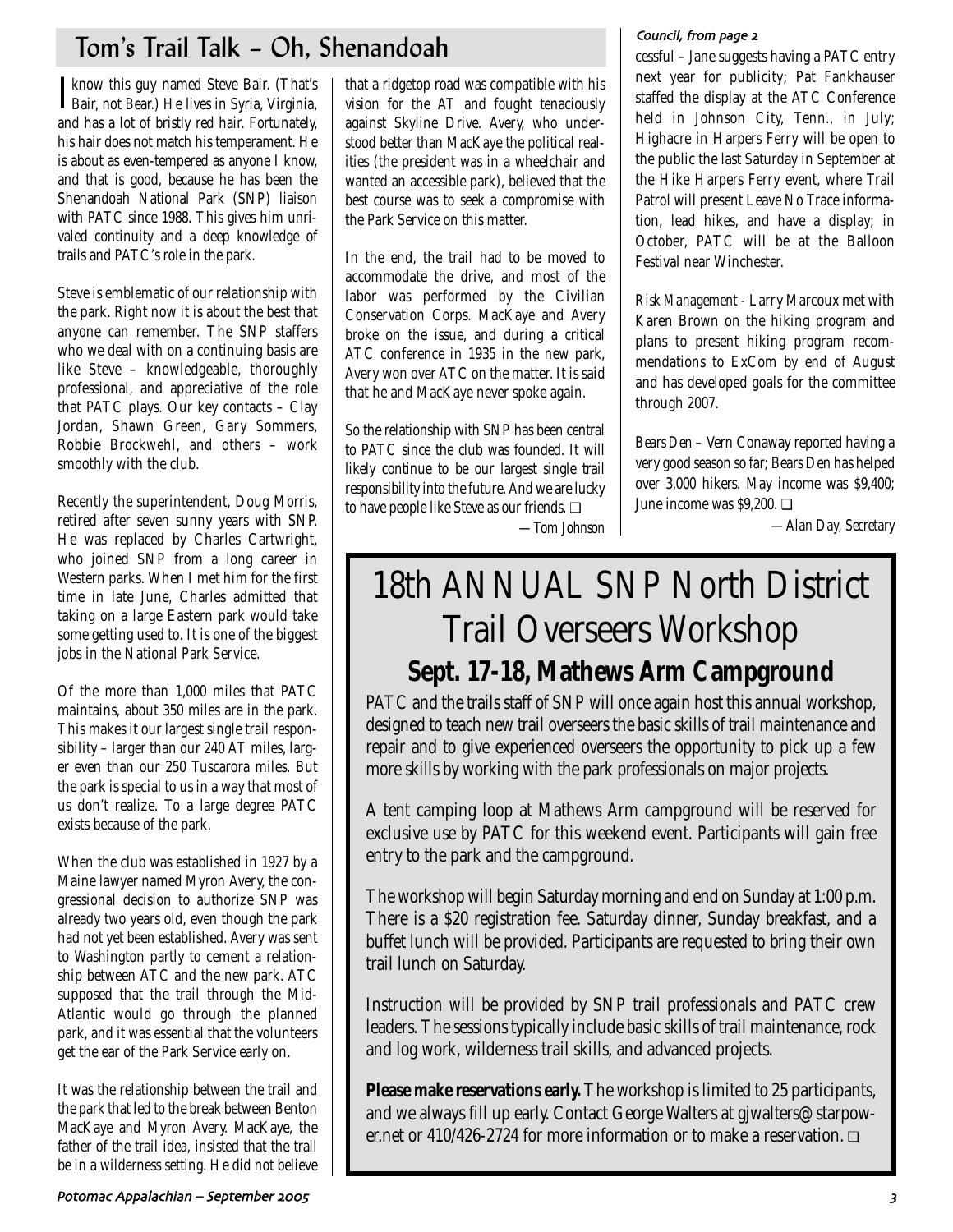#### Annual Meeting, from page 1

want to recognize those with whom they work should send their lists of service award recipients to PATC Headquarters, via mail, fax, or e-mail (pfankhauser@patc.net), marked Attn: Nominations. Include names of the recipients and a short description for each of their service activities. Nominations should be received no later than Oct. 31, 2005.

## **Other Types of Service Awards:**

❏ *PATC Appreciation Award.* Primarily for nonmembers, this award is given to individuals who have made some special contribution to the club and its objectives. Recipients could include government officials (federal, state, local) who have assisted the club in its activities, individuals who have donated land or facilities to the club, retired PATC employees, or anyone else who has helped the club in a significant way.

❏ *Youth Under 14.* Individuals under 14 years of age who have participated in club worktrips or other activities are eligible for special recognition. Upon the recommendation of an adult member, a letter of appreciation, along with a PATC patch, will be sent to the individual, in appreciation for the contribution to the club's work and offering encouragement to become a PATC member when he or she reaches 14 years of age.

All service award nominations should be submitted to Pat Fankhauser (pfankhauser@ patc.net) no later than Oct. 31, 2005. ❏

## Historic Restoration Planned for Rocky Run Shelter



The National Park Service wants to work with PATC to restore the Rocky Run Shelter on the<br>Appalachian Trail in Maryland. Built by the Civilian Conservation Corp (CCC) in the 1930s, it has slowly deteriorated to the point where it is no longer serviceable, and PATC's shelter crew will be replacing it with a new shelter later this year.

But the Park Service, noting its historical value, has asked the club to restore the old shelter as a demonstration of how CCC shelters were built and what they looked like. The Park Service plans to provide the funds and the expertise if PATC can come up with enough people interested in historic preservation to preserve the existing shelter. The work is projected to begin in 2006. No skills are required – just an interest in historic preservation and a desire to rebuild something. Are you interested? If so, contact Tom Johnson, at president@patc.net, or 703/242-0693 ext. 40. ❏

## Annapolis Rocks Campground Needs You!

The Shelters Committee is looking for a<br>volunteer to oversee the Annapolis Rocks Campground. This is PATC's first developed campground. Opened in 2003, it has helped to transform the area from an overused party site to a premier destination on the AT. We are looking for an ambitious individual who can help keep the Annapolis campground in good condition and make it an attractive place to camp.

The overseer, working in conjunction with seasonal paid staff, would be responsible for inspection and maintenance of established tent sites and maintenance of exclusion fencing for re-vegetation and maintenance of the two privies. These moldering privies do require regular maintenance on the part of the overseer.

If you need more information, please contact Henry Horn at patcshelter@comcast.net. ❏

## Registration for PATC's 78th Annual Meeting/Dinner

Tuesday, Nov. 8, 2005, from 6:00 p.m. to 9:30 p.m., at the Northern Virginia Regional Park Authority's Atrium at Meadowlark Gardens. For more information, please contact Pat Fankhauser at 703/242-0315, Ext. 17, or pfankhauser@patc.net. Don't delay, space is limited. Come on out and join us to celebrate 78 years!

| oriental buffet entrèe preference (choose one), (choose one)<br>Name:                                                                                                                                                                                                                                                                                                                                                                                                                                |  |  |  |
|------------------------------------------------------------------------------------------------------------------------------------------------------------------------------------------------------------------------------------------------------------------------------------------------------------------------------------------------------------------------------------------------------------------------------------------------------------------------------------------------------|--|--|--|
| $\Box$ Vegetarian Lo Mein $\Box$ Sesame Chicken $\Box$ Beef with Broccoli                                                                                                                                                                                                                                                                                                                                                                                                                            |  |  |  |
| criental buffet entrèe preference (choose one)<br>Name:                                                                                                                                                                                                                                                                                                                                                                                                                                              |  |  |  |
| $\Box$ Vegetarian Lo Mein $\Box$ Sesame Chicken $\Box$ Beef with Broccoli                                                                                                                                                                                                                                                                                                                                                                                                                            |  |  |  |
| Daytime phone number:                                                                                                                                                                                                                                                                                                                                                                                                                                                                                |  |  |  |
| Please enclose a check in the amount of \$25 (individual) or \$40 (couple) for dinner. To pay by credit card list your credit card information below. If<br>you wish to attend the meeting and not have dinner, please contact Pat Fankhauser and let her know you will be coming.<br>Here is an additional \$78 to for the Trail Land Acquisition Fund for 78 years of service on the trails.<br>Sorry, I can't attend the banquet, but here is \$78 to support PATC's Trail Land Acquisition Fund. |  |  |  |
| For 78 years PATC has led hikes; constructed and renovated shelters and cabins; mapped the trails; taught trail construction, safety, and conserva-<br>tion; and built and cleared the trails in rain, snow, and sunshine. Your contribution will be used to enhance those activities. Let's celebrate as we<br>move into our 79th year!                                                                                                                                                             |  |  |  |
| VISA/MasterCard Number:<br>Expiration Date: Please charge my credit card for \$                                                                                                                                                                                                                                                                                                                                                                                                                      |  |  |  |
|                                                                                                                                                                                                                                                                                                                                                                                                                                                                                                      |  |  |  |
| Mail to: PATC - Annual Meeting/Dinner 2005, 118 Park Street, SE, Vienna, Virginia 22180 Attn: Pat Fankhauser, Membership Coordinator<br>Because PATC pays for dinners in advance, no refunds after November 4, 2005.                                                                                                                                                                                                                                                                                 |  |  |  |
|                                                                                                                                                                                                                                                                                                                                                                                                                                                                                                      |  |  |  |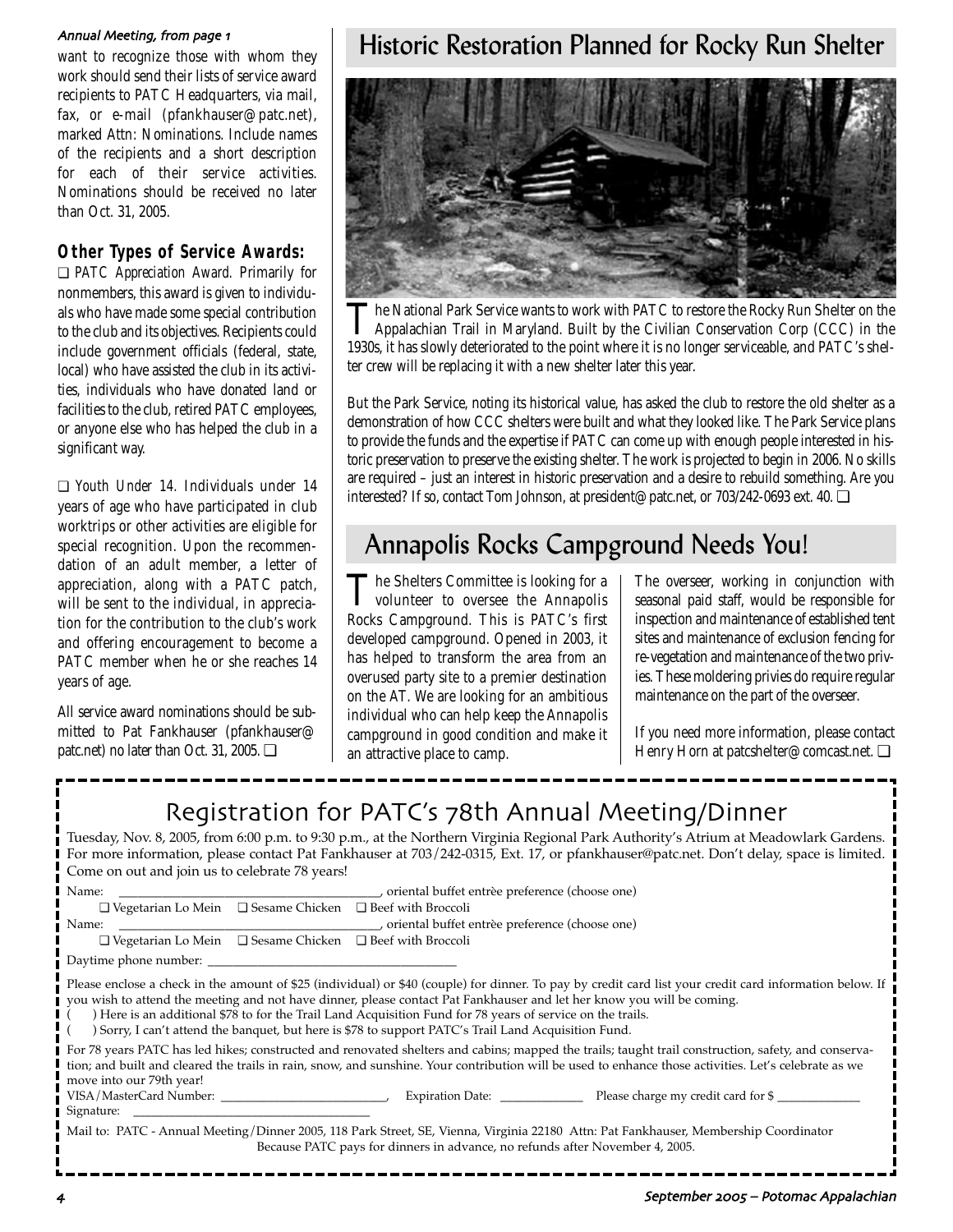# Planning for Your Future

**PATC** is growing! The club is acquiring<br>land and easements for the Tuscarora Trail, adding cabins and shelters throughout our trail system, and launching new initiatives as we provide trails and hiking experiences for all who love the outdoors. Every year brings new demands and opportunities, but we need the help of members like you to make our dreams a reality. Did you know that there are many ways you can help the club while also planning for your own financial future? PATC is sponsoring three seminars this fall with topics including:

*Gifts of appreciated securities* can provide substantial tax savings. PATC accepts gifts of stocks, bonds, and mutual funds, as well as contributions by cash, check, or credit card.

*Donor Advised Funds* allow you to set aside funds now to make your charitable gifts (to PATC or other charities) in the future. These funds help you plan philanthropic giving, but with immediate tax benefits.

*Charitable Remainder Trusts*: Placing appreciated assets in a remainder trust could provide income now for you or your loved ones. You can save on income and estate taxes, and after your lifetime, the trust remainder will support PATC's mission.

*Bequests:* A bequest in your will allows you to pass any amount you wish to PATC free of estate tax. You can give cash, a specific property, or a percentage of your estate.

*Conservation Easement Tax Credits:* The State of Virginia provides tax credits to PATC for conservation easements, though as a nonprofit organization the club cannot use them. Under current tax law, we can sell the tax credits to those needing a deduction on their Virginia state taxes.

These Planning for Your Future seminars are being held as a service to PATC members and their guests. If you would like to learn more, join us on one of the following dates, or call club member John Campagna (jjcampagna@ leggmason.com) 202/487-1044. ❏

## **Planning for Your Future Seminars**

- Wednesday, Sept. 21, from 7:00 p.m. to 9:00 p.m. at PATC HQ.
- Thursday, Sept. 22, from 11:30 a.m. to 1:30 p.m. at PATC HQ.
- Saturday, Oct. 22, at 4:00 p.m. at the annual Blackburn Picnic. RSVP required: Fankhauser at pfankhauser @patc.net or 703/242-0693 x17. ❏

This field course is designed to enhance your understanding of Leave No Trace practices and ethics and to develop your confidence in teaching others about Leave No Trace. Through activities, and field experience, you will be challenged to develop your LNT skills and ethics. This is a fun class where all have a part in demonstrating the choices that can be made to minimize our impact on the land and our resources. It is hoped that graduates of this class will be willing to make LNT presentations to community groups when and if their schedules permit.

> **Cost:** \$35.00 for PATC Members, \$50.00 for Non-Members (Join PATC at the time of registration and get the member price!)

**Registration:** Registration forms are available on-line through the Trail Patrol/LNT page of the PATC Web site at www.patc.net or call Mark Holland (TPLNT@patc.net) 540/636-3639 (mornings only). Send payment with registration form to: PATC, LNT Trainers Course, 118 Park Street, SE, Vienna, VA 22180-4609. Please include your e-mail address on the check. ❏

Potomac Appalachian Trail Club — Trail Patrol Presents

**Leave No Trace Trainers Course**

October 15-16, Pinnacles Research Station Cabin

# Trail Patrol and Emergency Response Training presents CPR and On The Trail First Aid Class

This two-day course covers Adult, Child, and Infant CPR and First Aid. The students will learn basic first aid skills with hands-on time. Books and certificates are provided. The afternoon portion of the class is designed with wilderness situations in mind. Time will be spent going over items in your first aid kits and packs. The students will learn how to do basic splinting and bleeding control with supplies from their packs.

Cost: \$90 for Trail Patrol Members and \$110 for Non-Trail Patrol October 15-16 at the PATC Headquarters. Pre-Registration is required. Download registration form at www.patc.net/volunteer/trailpatrol.com INFO: Saleena DeVore (tp1staid@patc.net), 540/972-8394

# Trail Overseers - Appointed in July

| <b>Brad &amp; Jennifer Wanner</b> | AT - Woodrow Road to Arendtsville-           |
|-----------------------------------|----------------------------------------------|
|                                   | Shippensburg Road                            |
| Jerry Gross, Co-overseer          | AT – Lewis Mt. Trail to Pocosin Fire Road    |
| Pele Tupelo, Co-overseer          | Rose River Loop                              |
| Tara Miller & Robert Gough        | <b>Bearfence Loop (Scramble)</b>             |
| <b>Thomas Shaffer</b>             | Tuscarora-Overall Run - Thompson/Overall Run |
|                                   | Jct. to Mathews Arm Trail                    |
| <b>Franklin Wilson</b>            | <b>Buzzard Rock Trail</b>                    |
| <b>Mel Line</b>                   | Dead Woman Hollow, Blueberry Trail           |
|                                   |                                              |
|                                   |                                              |
|                                   |                                              |
|                                   |                                              |

Potomac Appalachian – September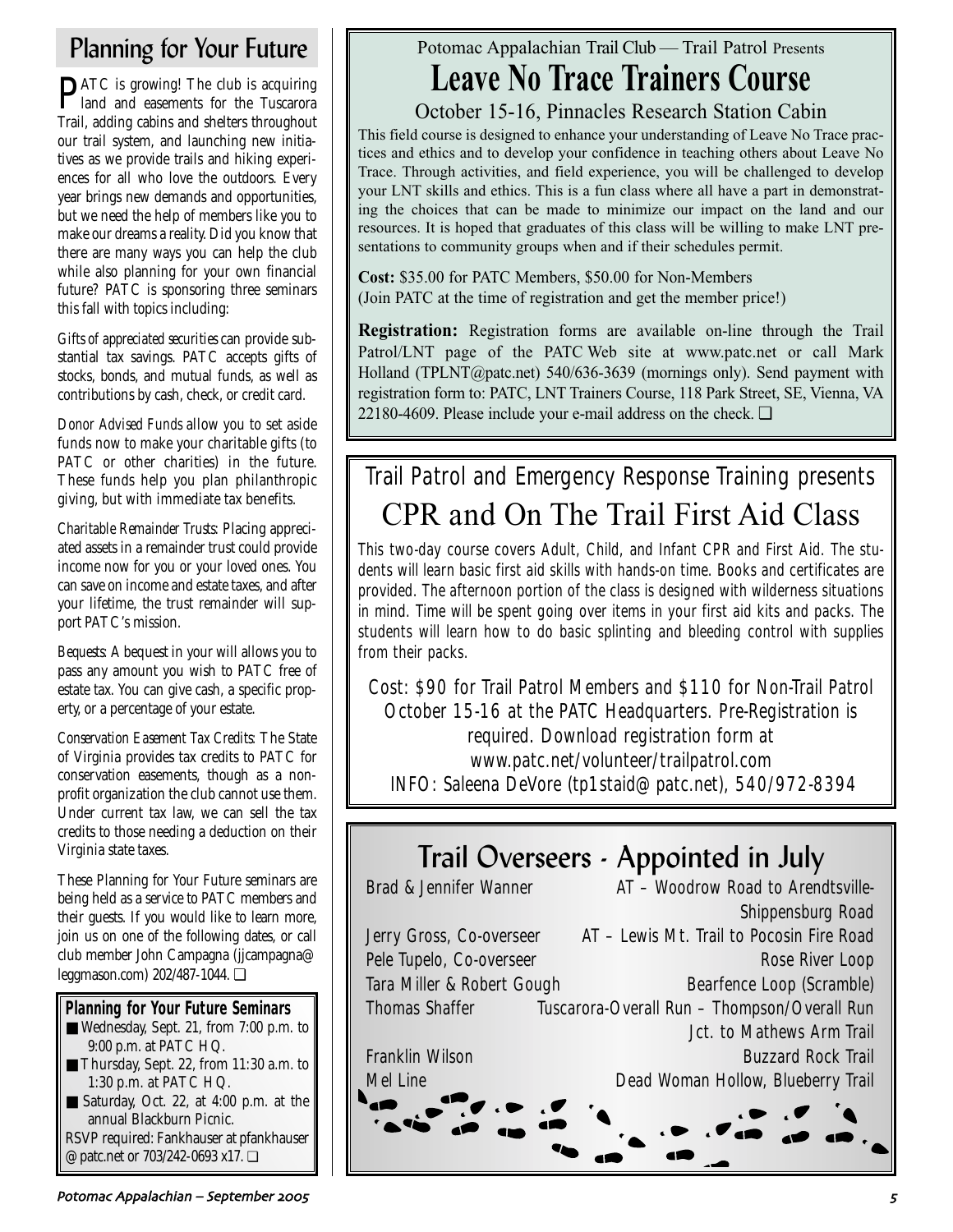# *Trail Patrol Proudly Presents* **Trail Patrol Training Weekend**

If you are interested in joining the Trail Patrol, or really want to find out what it is all about, then this is your chance! Several qualified Trail Patrol members will teach you about Leave No Trace, The 10 Essentials, Map and Compass, dealing with the public, and other facts that you need to know to be part of the Trail Patrol. There will also be 3 hikes (including a night hike!).

The class will take place on November 12 and 13 at the Glass House in George Washington National Forest. The cost is \$10 per person to cover the cost of food. Pre-registration is required.

*For information contact: Saleena DeVore (tptraining@patc.net) 410/456-6861.* ❏

## Seeking Hikers, Editors, Authors

The 4th edition of Hikes in the Washington Region: Part B: Arlington, Fairfax, Loudoun, and Prince William Counties in Virginia is scheduled for revision and republishing during 2005.

The publications team is seeking the services of a hiker/author to revise/update this publication to meet the deadline of publishing the revised edition by the end of 2005.

Join the PATC publications team and combine your interest in the outdoors with some editing. Contact the PATC Publications Chair, Alex McLellan (publications@patc.net) (preferred) or 703/758-1057 (day) or 703/758-7411 (night). ❏

# PATC Trail Patrol Presents **Hike Leadership Training Course**

## **Sept. 10 and 11, 2005**

This weekend course will be conducted at the PATC Headquarters building in Vienna and is designed to prepare you to lead day hikes. The twoday course uses classroom and hands-on instruction to teach participants the essential skills for leading safe, enjoyable hikes with minimal environmental impact.

The topics to be covered include medical emergencies, planning hikes, personal equipment, Leave No Trace practices, leadership skills, standard procedures to be used, and navigation and map reading. We will also employ scenarios to emphasize hike leadership skills.

Cost\*: \$20 for PATC members, \$35 for non-members

Registration: Send payments to PATC, HLT Course, 118 Park Street, SE, Vienna, VA 22180-4609. Pre-registration is required.

## **Information: Katrina Hedlesky (TPHLT@patc.net) 703/533-3652, before 10:00 p.m.**

\*Join PATC at the time of registration and get the member price! ❏

# PATC Trail Patrol Presents **Backpacking 101**

## An Introductory Backpacking Course

Expand your enjoyment of the outdoors through the practice of backpacking. Provides basic instruction in equipment selection and use, information and techniques to enhance safety and comfort, and Leave No Trace methods to protect our fragile backcountry environment. Includes an overnight backpacking trip accompanied by experienced backpacking instructors. Designed for persons 18 years and older who have no prior backpacking experience, as well as former backpackers seeking to update their skills.

## Introduction Night

Mon., Sep. 12, 7:30 p.m. – 9:30 p.m. Headquarters, 118 Park Street, SE, Vienna, Va.

## Instructional Weekend

Sep. 17 & 18: 8:00 a.m. - 7:00 p.m. Sat., 8:00 a.m. – 4:00 p.m. Sun., Prince William Forest Park, Triangle, Va.

(Sat. overnight car camping in campground encouraged but not required)

## Overnight Backpacking Trip

Oct. 8 & 9 (Sat.– Sun.), Trip destination and times TBD

Fee: \$75.00 for PATC Members; \$95.00 for Non-Members

For more information, see www.patc.net/volunteer/ trailpatrol/Outreach/BP101.htm or contact John Bridges (TPBackpack@patc.net) 703/726-0188. ❏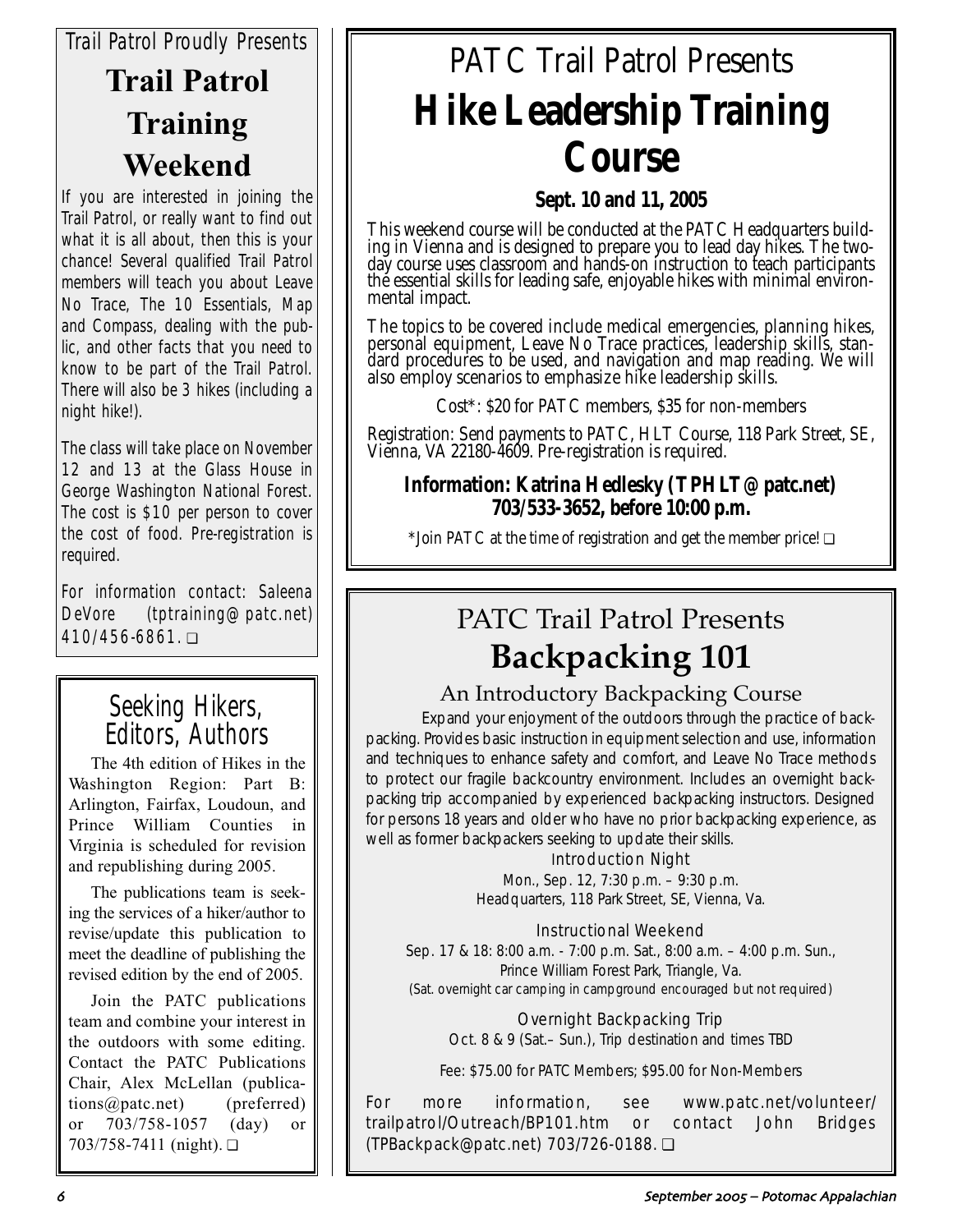

 $\blacksquare$ 

# Pigs and Pumpkins!!

/ **J**oin us for the 22nd<br>Pig Roast, scheduled oin us for the 22nd Annual Blackburn

for Saturday/Sunday, Oct. 22-23, 2005. You will lose an hour that weekend but can gain a few pounds! The organizers will be the same as always – Rick Portal with help from Tim Rahn and Nancy Hughes. Registration this year is once again being taken by Trailboss Chris Brunton and Sandi Marra.

As is the tradition, black beans and rice, potato *au gratin*, and apple crisp will accompany our Cuban-styled roast pig. Happy hour will lead off the evening with Rick's famous tamales. In addition, Tim will make sure anyone waking up Sunday morning still hungry will be taken care of with his quality breakfast fare.

In keeping with our family-oriented events, we will have planned activities for children of all ages, culminating in our annual jack-o-lantern contest, complete with scary stories and prizes for all. Of course all attendees can take a hike along the AT or simply enjoy the changing leaves from our front porch.

Dinner will be served early on Saturday evening, but anyone wanting to participate in the Friday night Pig Grease Down and Seasoning (an event worth experiencing at least once in your life) is welcomed! Dinner on Friday and breakfast and lunch on Saturday are up to each individual.

Members and friends interested in attending the event should complete the registration form below and send a check for \$25 per adult and for children 11 and older to Sandi Marra, 6245 Walkers Croft Way, Alexandria, VA 22315. MAKE CHECKS PAYABLE TO SANDRA MARRA. INFO: Chris Brunton, 703/924-0406 or e-mail trailbossbtc@msn.com. ❏

## **Blackburn Pig Roast — Saturday and Sunday, October 22-23, 2005**

| Name: Name:                                                                                                                                                                                                                    |  |                                                                              |  |
|--------------------------------------------------------------------------------------------------------------------------------------------------------------------------------------------------------------------------------|--|------------------------------------------------------------------------------|--|
| Address:                                                                                                                                                                                                                       |  |                                                                              |  |
|                                                                                                                                                                                                                                |  |                                                                              |  |
| Total enclosed: contract to the contract of the contract of the contract of the contract of the contract of the contract of the contract of the contract of the contract of the contract of the contract of the contract of th |  |                                                                              |  |
| So we know how many pumpkins we need for the Carving Contest:                                                                                                                                                                  |  |                                                                              |  |
| I will also be bringing _________# of children or young at heart (for whom there is no charge) who will want to participate.                                                                                                   |  |                                                                              |  |
| Include a \$25.00 payment per person for each reservation with checks payable to Sandra Marra and mail to:                                                                                                                     |  |                                                                              |  |
|                                                                                                                                                                                                                                |  | Sandra Marra, 6245 Walkers Croft Way, Alexandria, VA 22315.                  |  |
|                                                                                                                                                                                                                                |  | <b>IMPORTANT:</b> Please be sure to make your check payable to Sandra Marra. |  |

## **A New Safer and More Effective Tick Remover**

One of the vendors exhibiting at this year's AT Conference in Johnson City, Tenn., was introducing a new device to remove ticks. If you're active in the woods, you've had to remove them on more than one occasion. This new device intrigued me. Invented in Sweden by Svensson Enterprises and extensively tested by renowned Lyme disease research scientists in the United States, it appears to have great potential in the safe removal of a tick. Conventional ways to remove a tick by tweezers will squeeze the tick and thereby inject the bacteria into the skin through the bite. The conventional method also increases the risk of a multitude of tick-borne diseases like lyme disease. Aptly named the Tick Remover, it minimizes these risks through its spring-loaded pinching action, which applies a slight amount of pressure on the tick's body while it focuses the main pressure down near the head. An upward pull will bring the tick out, minimizing the chance that the head would separate from the body.

To find out more and possibly purchase one, go to their Web site at www.thetickremover.com or call toll free to 1-866/908-8600. The cost is reasonable at \$9.98 each. I bought one at the conference, and it looks like it will definitely do the job. I figured it would easily get out thorns and splinters too. Those of us working on trails who have had to tackle tangles of briar or jumbled piles of downed limbs know that some minor surgery is standard after a worktrip. This is a must-have device for trip leaders to carry in their first aid kit. Check it out. ❏

*—Pat Fankhauser, Membership and Cabins Coordinator* 

# **Stealth Overseers: What in Blazes is Going On?**<br> **A** Il PATC trail overseers are volunteers and try to main-

 $\mathbf A$ ll PATC trail overseers are volunteers and try to main-<br>tain their sections to an accepted standard. There are, however, hikers who think that a trail would be better marked with more blazes, or a blowdown removed sooner than later. Such individuals take matters into their own hands and become "stealth overseers," performing trailwork as they see fit. Mostly, these people complement what the assigned overseer is doing, and their contribution amounts to nothing more than throwing a branch off the trail or cutting back small brush with a pocket saw praiseworthy efforts. Occasionally though, these deeds do more harm than good.

This past summer a series of new blazes showed up on the Ridge Trail in SNP and neither the overseer nor the park put them there. That someone would take the time to paint stripes and arrows on Old Rag's granite suggests that the "stealth blazer" was more than a casual hiker. The paint matched PATC blue, but the overblazing technique was far from PATC standards. Use enough paint and it becomes graffiti. If the stealth blazer is a PATC member and is reading this, please stop and leave that job to the overseer. ❏

*—Dan Dueweke*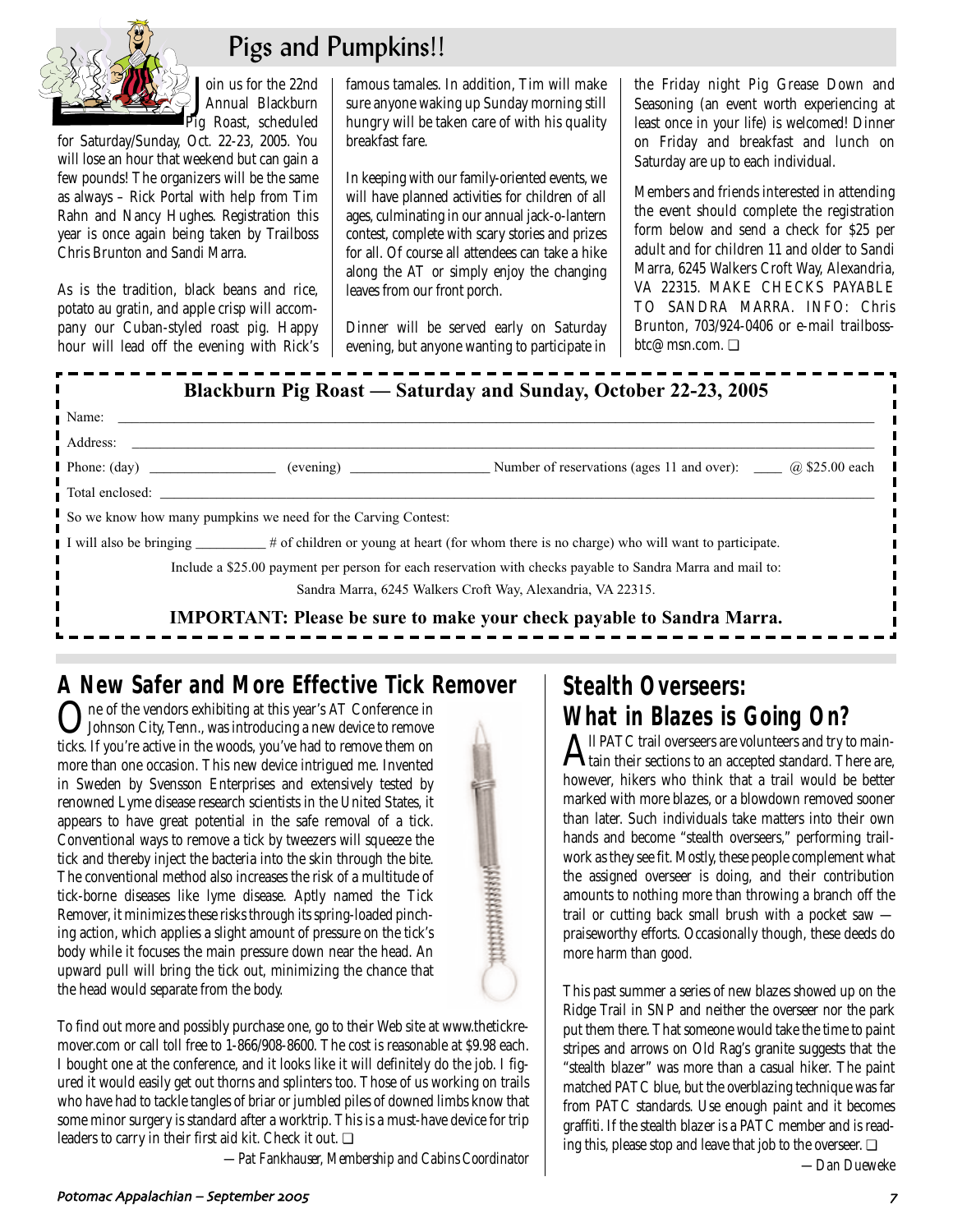## Catoctin Cottage and Cunningham Falls: The Consummate Summer Getaway

Cabins make for a great and inexpensive<br>getaway trip during the week or on a weekend. If you don't want to haul supplies up a trail to a cabin in the woods, there are a few alternatives for you to try. One of these special places happens to be located in Thurmont, Md., just north of Frederick right off US 15.

Nestled in a quaint, historic neighborhood in the Catoctin Mountains is PATC's Catoctin Cottage. It is recorded that it was built in 1776, similar to the other houses along MD Route 806, to house the workers of the Catoctin Furnace, who smelted the local ironrich ore. About 200 yards down the street is one furnace ruin still standing and just waiting to be explored. Within the past few centuries, Catoctin Cottage, as well as most of the other stone houses in the neighborhood, was modernized and upgraded with electricity and plumbing.

Catoctin now belongs to the State of Maryland Forest, Park, and Wildlife Service, an agency of the Maryland Department of Natural Resources. PATC has a perpetual lease agreement with the state to maintain the cottage and make it available to the public for rent. Sometime in the 1980s, the Maryland DNR commissioned PATC members, led by notable PATC member Joel Anderson (currently working on John's Rest Cabin), to take out most of the modern additions to bring the house as close to the original structure as possible. Other than electricity and plumbing, the only amenity that was kept was the modern addition to the back of the cottage that houses the kitchen and full bathroom. The original stone structure is a marvel to see with its huge stone-front fireplace in the great room. The upstairs has bunk space to sleep eight people.

There are many trails in the Catoctin Mountains and Cunningham Falls State Park, both are located just west of Thurmont, Md. Some trails are marked on PATC Map 5- 6. Hikes along the Catoctin Trail can be found in PATC's "Hikes in Western Maryland" hiking guide. The Catoctin Mountain Park office on MD 77 west of Thurmont has a trail brochure for sale listing numerous trails in the area. A footbridge over US 15 provides access to the Catoctin Trail, where it passes through the Manor area of Cunningham Falls State Park.

Unfortunately, pets are not allowed at Catoctin Cottage or in Cunningham Falls



State Park. There is limited allowance for pets in Catoctin Mountain Park as long as they are on a leash at all times.

If you want a nice cool "civilized" cabin to use as a base camp while you explore and discover the multitude of activities close by, Catoctin Cottage is the place to go. At \$40 per night Sunday through Wednesday nights or \$60 per night Thursday to Saturday, you can visit Cunningham Falls where there is a 78-foot waterfall, or the sandy beaches and modern bathhouse at Catoctin Mountain Park's Hunting Creek Lake, where you can rent canoes, swim, or take in some leisurely trout fishing. Antique stores are in closeby Thurmont and

Frederick, Md., and Gettysburg National Historic Civil War Park is a mere 30 minutes away in Pennsylvania. Information about Catoctin Mountain Park can be obtained by calling 301/663-9388, and Cunningham Falls State Park at 301/271-7574.

Go to our PATC Web site at www.patc.net/activities/cabins to see more information about Catoctin Cottage or to our online sales to purchase Map 5-6 or "Hikes in Western Maryland" or our "Potomac Appalachian Trail Club's Cabins" booklet at www.patc.net/store/index.htm, or you can also call 703/242-0693, Ext. 19 to place an order. ❏

*—Pat Fankhauser*

*Membership Services and Cabins Coordinator* 

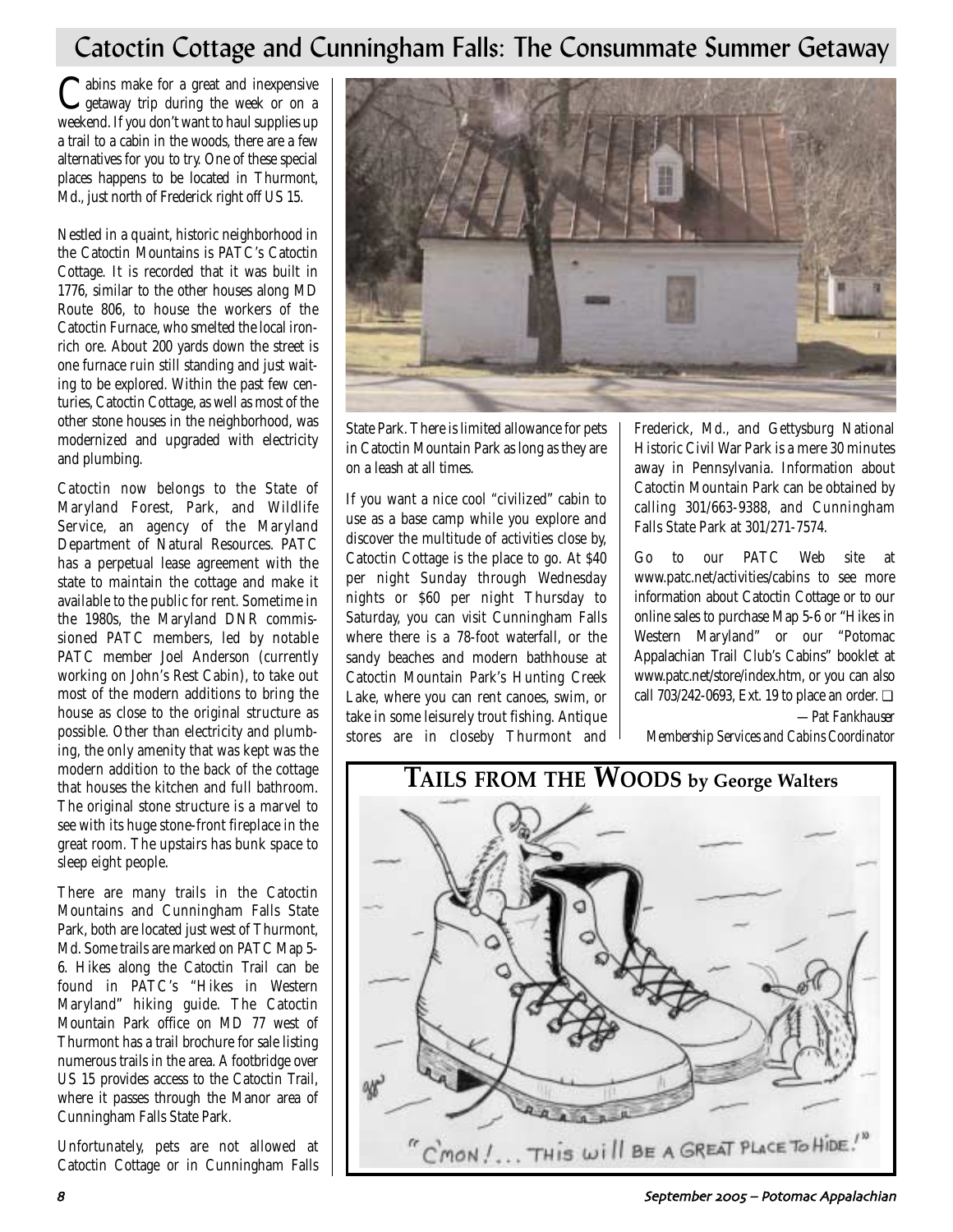# The Mushroom Chronicles: Pharmacopoeia

Fungi do not make their own food. They rely on plants for suste-nance, a characteristic they share with animals such as humans. Paul Stamets, in the book "Mycomedicinals," offers that this is because "we shared a common ancestor more than 460 million years ago." When one considers that this was shortly after the Cambrian explosion when many life forms literally appeared overnight (from the geological perspective) and many early phyla were represented by a single organism, this is not as outlandish as it sounds. If it hasn't already, DNA evidence will undoubtedly demonstrate that this relationship can be genetically proven. The point of asserting this verisimilitude is that if fungi are similar to animals and have had to compete in a world governed by survival of the fittest, then those that have survived have done so by evolving the means to ward off predators. This would include things like microbes and viruses that also prey on animals. According to this logic, fungi should be a rich source of proven chemical combinations that ward off pathogens.

We, as *homo sapiens,* have had to cope with insidious diseases throughout our shared history of some 5 million years. Drug therapy from naturally occurring substances was most assuredly a matter of serendipity. Through the ages, the lore of folk medicine was passed down through tribes and clans as the purview of the shamans of Asia and the medicine men of the Americas. It is well documented that Native Americans used plants for treatments of everything from menstrual cramps (spicebush) to sore throat (bloodroot). Their use of fungi is less well known, though there is evidence for the treatment of joint pain and congested organs. The only well-documented use of fungi by Native Americans was as a styptic for the topical treatment of wounds. The manner in which it was applied attends to the caricature of the hardened warrior, as the fungi (typically a polypore like tinder fungus) was applied to the place affected and then set alight to burn the skin over the area of the wound. This practice was also common in China, perhaps an indication of the origins of the Native American peoples.

Fungi were also used by the early Europeans. In 1991, a Neolithic man was discovered in the Italian Alps when he emerged from ice in which he had been frozen since his death about 5,300 years ago. Named Oetzi for the Italian region in which he lived, he carried a thong with several pieces of Birch Polypore, Polyporus betulinus, threaded on it. Speculation is that he carried it as an antibiotic medicine, for it is now known that P. betulinus contains an antibiotic that acts on bacteria, resins that attack whipworms (an intestinal parasite), and agaric acid, which is a carminative (causing gas to be expelled from the intestines). In that an autopsy revealed that Oetzi had worms, it is likely that this was his palliative. He also carried Fomes fomentarius, the tinder fungus; an essential for any alpine trekker in the winter. The tinder fungus, also called Amadou, was used both as a means to start a fire from a spark and as a way to transport an ember from one campfire to another. Remnants of fungal material fabricated in this manner have been found at Upper Paleolithic hominid sites dating back to 11,600 BCE. The tinder fungus was also an acknowledged curative, as the Greek Hippocrates identified it as a topical treatment for wounds over 4,000 years ago.

It is not clear why fungi never made the transition from evidently wellknown and -practiced ancient herbalism to modern folk remedies to the extent that plants have. Historically, the identification of medicinals became a matter of the written record, necessary in order to identify the source, the manner of preparation, and the appropriate dosage for the

given ailment. These listings of drugs are called pharmacopoeias; The greek physician Dioscorides compiled one of the first pharmacopoeias called "Materia Medica" in 65 CE. In this book, one fungus, the "Agarikon Fungus" which most likely refers to the Fomitopsis officinalis, was listed as a panacea for ailments ranging from kidney disease to epilepsy. The Agarikon was a staple of pharmacology



Hemlock Polypore found on the Laurel Prong Trail

until at least the 18th century, when it fell into obscurity. This is at least in part due to fact that Carolus Linnaeus, the father of taxonomy, gave the generic name Agaricus to a group of gilled mushrooms, of which the pedestrian, supermarket button mushroom (Agaricus bisporus) is a member. The "United States Pharmacopoeia" appeared in 1820 and the "International Pharmacopoeia" was established by the World Health Organization in 1951.

## **The Discovery of Penicillin**

It should come as no surprise that mushrooms, or more properly fungi, have proven, as well as potential, medicinal attributes. In 1928, Sir Alexander Fleming discovered that the spread of the ubiquitous pusproducing bacterium Staphylococcus aureus (it is gold or aurum in color) was arrested by a green mold. The organism that produced the substance was a species of Penicillium, so he named it penicillin. This marked the beginning of the antibiotic era. It wasn't until the advent of World War II that a way of producing large quantities of the new "miracle drug" was developed. The rest of the story is that Penicillium is the genus of about 250 species of blue or green mold fungi. Interestingly, the name Penicillium has the same etymology as pencil, as the ends of the mold's conidiophores are tufted, like an artist's brush from which the modern pencil is derived. So the first miracle drug was a fungus.

Of the approximately 15,000 species of mushrooms, it is estimated that about 5 percent are utilized for medicinal purposes somewhere in the world. There are currently more than 250 species that are known to have therapeutic properties based on accepted clinical research. The primary medicinal agents in fungi are polysaccharides, which generally act against cancers and enhance the body's immune response. The healing and curative properties of fungi have been recognized and used for medicinal purposes in China and Japan for millennia. The earliest known pharmacopoeia in China (100 CE), "Shen Noug Pen Ts'ao Jing," lists a number of mushrooms with medicinal applications. They have gained even greater import in the modern era as the fungi can, in many cases, be cultivated. The traditionalist medicine of the East has captured the imagination of the medical conservancy of the West. Acupuncture is one example. Fungi penetrate – and in all likelihood will continue to penetrate – the pharmacopoeia of the general practitioner. Three examples demonstrate the potential for modern medical treatments: the *Trametes versicolor* or Turkey Tail, the *Ganoderma lucidum*, or Varnish Conk, and the *Lentinula edodes*, or Shiitake.

#### See Mushrooms, page 18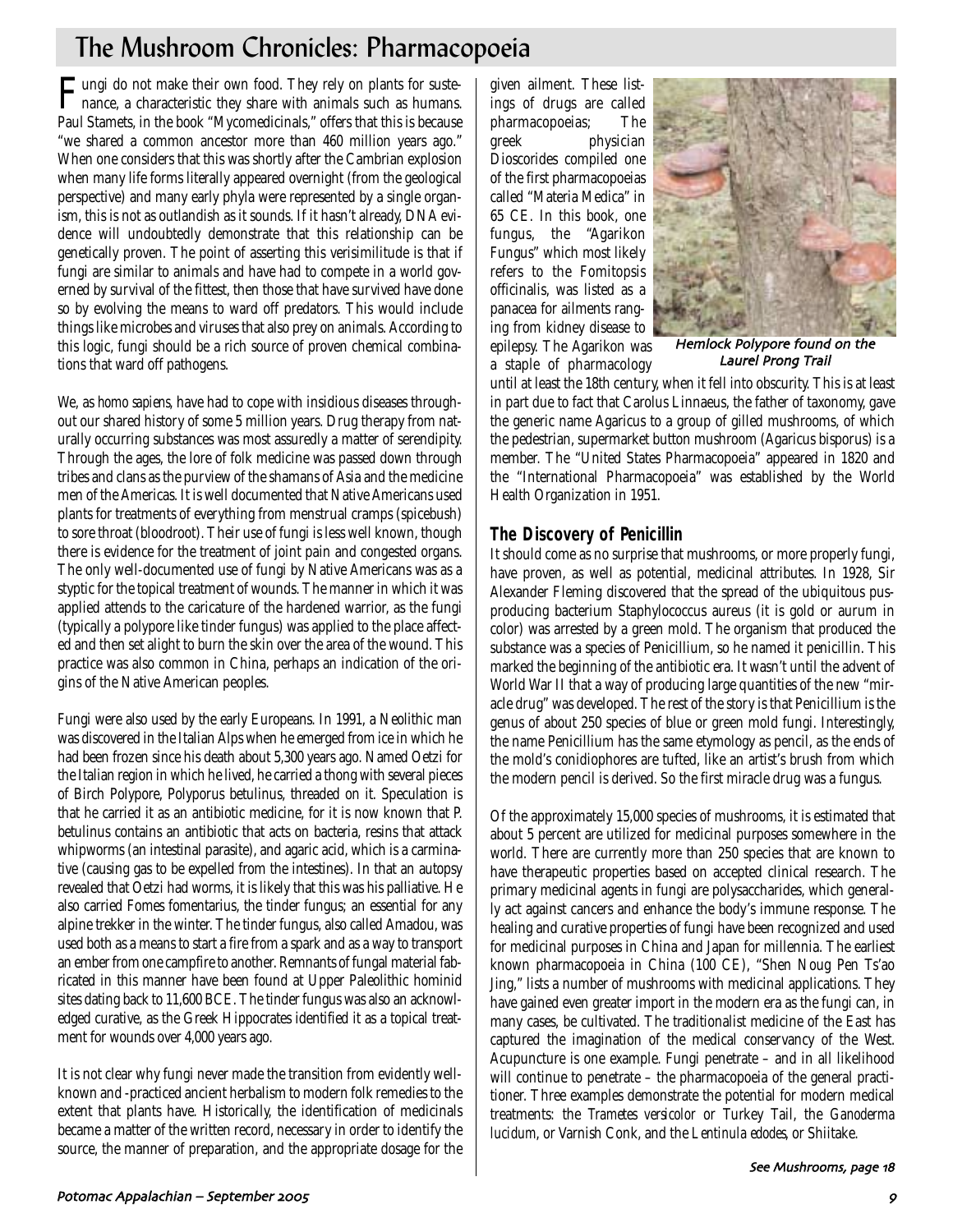### Charlottesville Chapter

The Charlottesville Chapter hikes every Saturday; summer, winter, and in between. Hikes are usually 8 to 10 miles. We usually maintain trails on the last Saturday of the month. Meet at Sprint parking lot, 2307 Hydraulic Road, at 9:00 a.m., with food and water for the day. The majority of hikes are in the south and central districts of SNP, with some in the north district and in George Washington National Forest. Our Chapter hikes are posted at www.patc.net/chapters/char/hikes.html. INFO: Jere Bidwell 434/295-2143 or John Shannon 434/293-2953.

#### North Chapter

The North Chapter of PATC conducts monthly trail work trips on the Maryland and Pennsylvania sections of the AT and on the Pennsylvania sections of the Tuscarora Trail. We also lead hikes on these and other trails. Maryland AT work trips are generally held on the first and third Saturdays – contact Nancy Hammond (mdtrail@yahoo.com) 301/739-0442 for information. Pennsylvania work trips are generally held on the AT on the first Saturday and on the Tuscarora on the third Saturday – contact Pete Brown (peter.brown4@worldnet.att.net) 410/343-1140. Pennsylvania AT work trips also include an optional Saturday evening dinner at the Gypsy Spring Cabin. For information on upcoming hikes, contact Chris Firme (bncfirme@innernet.net) 717/765-4833. For general chapter information, contact chapter president Pete Brown or visit the North Chapter home page (www.patc.net/ chapters/north/).

#### Northern Shenandoah Valley Chapter

The Northern Shenandoah Valley Chapter sponsors hikes in national and state parks and forests in the Shenandoah Valley vicinity, open to the public, on a monthly basis except during the winter. Hikes are posted in the Forecast. Other activities are in the NSV Chapter Newsletter. For further information contact Betsy Fowler (efowler@shentel.com).

## KEY to Forecast Activities

All events are marked for easy identification. Late changes or cancellations are listed on the weekly information tape (703/242-0965), which is updated on Sunday evening for the following seven days. The Forecast can also be found on PATC's Web site at www.patc.net/activities/forecast.html.

- **\*** Hiking Trips
- \* Backpacking Trips
- $\mathcal{R}$  Trail Work Trips
- **i** Cabin/Shelter Work Trips
- **A** Ski Trips
- Special Events
- $\blacksquare$  Meetings
- $\varnothing$  Classes
- $\hat{}$  $\hat{}$  $\hat{}$  $\hat{}$

Note to all hike leaders: Please ask nonmembers on your hike if they would like to join PATC, then get names and addresses so a club volunteer can send them information packets. Thanks!

## **Chapters**

### Southern Shenandoah Valley Chapter

See www.ssvc.org or the one linked to the PATC Web site for descriptions of hikes and work trips. We usually hike in the southern and central districts of the SNP and in the GWNF. Contact the listed hike leader for information about a specific event, or contact Michael Seth 540/438-1301.

#### West Chapter

The West Chapter meets twice a year in March and September. The Chapter maintains a section of the Black Locust circuit trail in Gambrill State Park near Frederick, Md. Work trips and hikes are usually scheduled monthly from March through December. We also lead overnight weekend trips for day hikes or backpacking. All activities are listed in the PA Forecast. For further information contact Dave Jordahl (westpatc@hotmail.com) 304/876-7062 (evenings) or 240/777-7741 (days).

#### Ski Touring Section

The Ski Touring Section has served since 1974 to introduce Washington area residents to crosscountry skiing and to provide cross-country skiing opportunities to experienced skiers. The Section sponsors winter weekend ski trips for all levels of skiers to nearby mountains in Maryland, West Virginia and Pennsylvania, as well as periodic social events year round. INFO: Bert Finkelstein (bertf@erols.com) 703/715-8534.

#### Mountaineering Section

We're a diverse group of local Washington, DC area climbers. Young and old, male and female, crag rat, sport climber, and alpinist, active and armchair types – we all enjoy climbing in its many varieties. We also share common interests in promoting safe climbing, conserving the outdoors, developing new climbers' skills, representing the Washington area climbing community, and having fun! We provide instruction for those wanting to learn the basics – we're not a school, but we can get you started. We go climbing, either locally or further afield, nearly every weekend. In the winter we organize trips to the Ice Festivals in the Adirondacks and the White Mountains for beginning and advanced ice climbers. For further information contact Ozana Halik, (mrkayak1@verizon.net) 703/242-0177, or Mack Muir (MackMuir@edisaurus.com).

#### PATC Hikes

PATC offers organized hikes appealing to the diverse interests of our members. There are K-9 Hikes, which invite you to bring your favorite dog; Family Hikes tailored to kids; Natural History Hikes stalking the fascinating but often elusive flora and fauna of the region; hikes featuring varying levels of difficulty with the Easy Hikers, In-Between Hikers, and Vigorous Hikers; Birding Hikes with experts to help sight and identify our avian neighbors; Historical Hikes tracking littleknown structures in Shenandoah National Park; Series Hikes tracing the entire length of the Tuscarora Trail or the trails of Pennsylvania, section by section; Backpacking Hikes traversing the tracts of West Virginia and Southern Virginia; hikes scheduled for weekends; ones scheduled for weekdays; Geology Hikes led by experts from the Smithsonian focused on the unique stratigraphy of our area; Mushroom Hikes with mycologists; Waterfall Hikes to beat the summer heat; and Outreach Hikes to get together with the members of area groups like the Sierra Club or the Congressional Hikers. That is just to name a few. Check out the Forecast calendar and hear updates on the weekly tape (703/242-0965).

#### Other Clubs' Hikes

Capital (www.capitalhikingclub.org) and Wanderbirds (www.wanderbirds.org) hike on Saturdays and Sundays, traveling by bus and leaving from downtown, with suburban stops as well. Center Club, Northern Virginia Hiking Club and Sierra Club hike on both Saturdays and Sundays using carpools, which often leave from a suburban Metro stop. Schedules are available at PATC Headquarters and are published in area newspapers on Fridays. The schedule of West Virginia Highland Conservancy outings in the Monongahela National Forest and surrounding areas is on their web site at www.wvhighlands.org.

#### Meetings

Meetings are held at PATC HQ, 118 Park Street, S.E., Vienna, Va., unless otherwise noted.

#### New Members (PATC) – First Wednesday

7:30 p.m. Curious about the club? Want to learn more? The best way is to attend a New Members meeting (but you don't have to be new to qualify). Refreshments will be served. Directions to PATC: Take Rt. 123 into Vienna, Va., and turn east on Park St. (Rt.675) to 118 Park St. on your left. INFO: Georgeann Smale (gsmale99@yahoo.com) 301/581-9584.

#### Mountaineering Section – Second Wednesday

7:30 p.m. – We meet every month on the second Wednesday except for August, unless noted in the Forecast. INFO: Ozana Halik (mrkayak1@verizon.net) 703/242-0177 or our Web site: www.potomacmountainclub.org

#### Shenandoah Mountain Rescue Group

Business meeting - Last Tuesday of each month, 7:30 p.m. INFO: Doug Sigman (join@smrg.org), 703/255-5034, or www.smrg.org.

### PATC Council – Second Tuesday Meetings

The council meets at 7:00 p.m. sharp. The PATC Council meets every month to conduct business of the club and once a year for a dinner meeting. All members are always welcome. Come see how we make decisions about your club. INFO: Wilson Riley (wriley@patc.net) 703/242-0693 x11.

### Trail Patrol – First Tuesday

7:30 p.m. Trail Patrol volunteers are PATC's goodwill trail ambassadors to the hiking public. They provide a visible, reassuring presence on the trails, and strive to educate the public on good hiking practices, minimum impact hiking, and camping ethics. Patrol members are trained in land navigation, emergency procedures, radio communications, and personal equipment. All Trail Patrol volunteers are also expected to become certified in a recognized basic first aid course. Some equipment and uniform items are provided upon completion of training. INFO: Holly Wheeler (trailpatrol@patc.net) 301/486-1598, or see our section in PATC's Web site: www.patc.net/ volunteer/trailpatrol.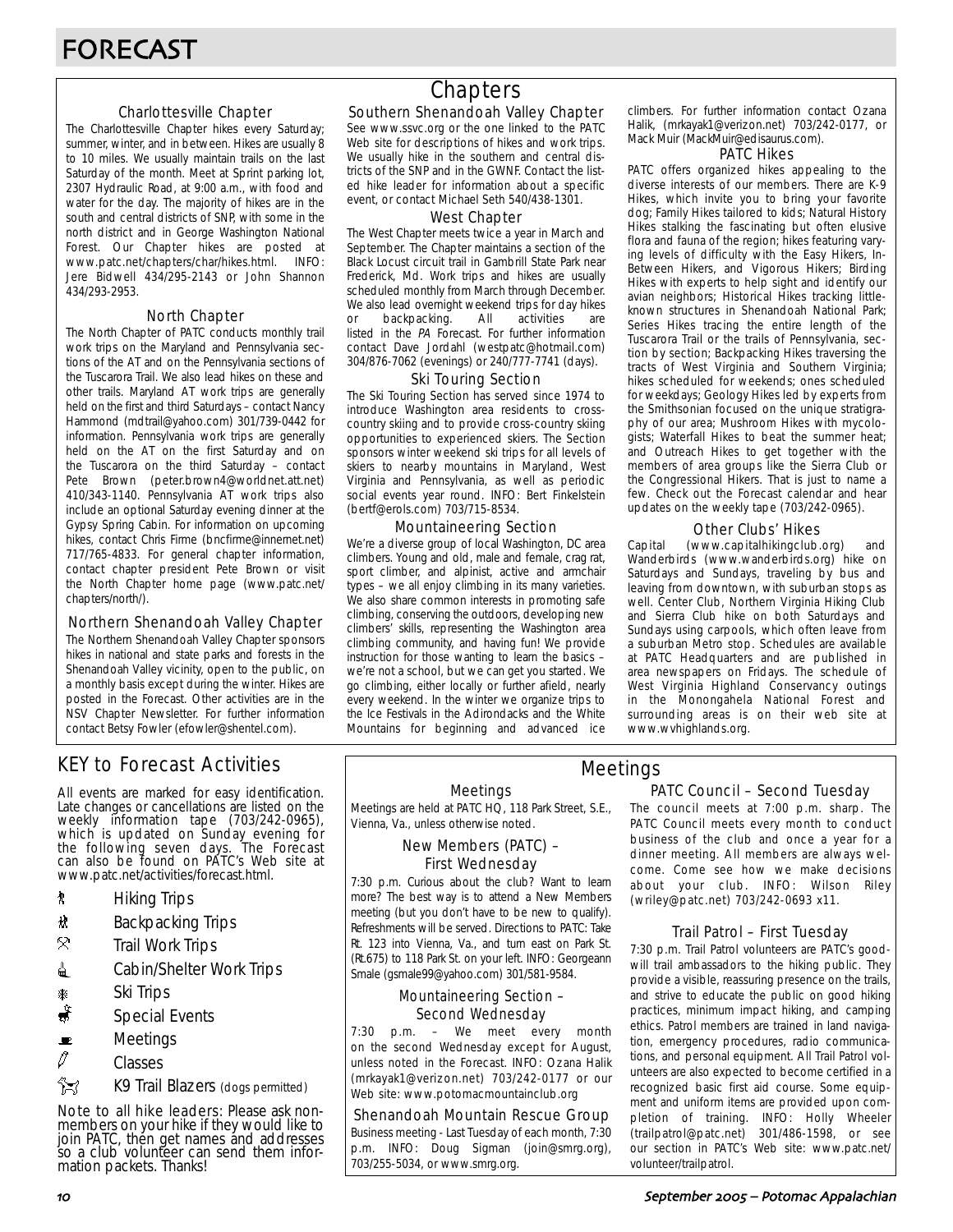# FORECAS

## **SEPTEMBER**

#### 1 (Thursday)

#### DEADLINE – October Potomac Appalachian Material due to editors 5:00 p.m.

All items for the next issue of the newsletter due. Send Forecast events to PA-Forecast@patc.net and<br>all other articles to the editor at all other articles to the lindashannonb@mac.com. NOTE: Do not send photos or articles to headquarters. E-mail for address.

### 3 (Saturday) . TRAIL WORK TRIP - Yankee Clippers Appalachian Trail, PA

Meet at US 30 and PA 233 at the parking lot of Caledonia State Park. Departure 9:00 a.m. sharp. INFO: Pete Brown (peter.brown4@worldnet.att.net) 410/343-1140.

## 6 (Tuesday) ` HIKE - Vigorous Hikers North District, Shenandoah National Park, VA

Browntown to Lands Run. About 15 miles and 2700 ft. of uphill. Climb Browntown Trail to AT then north to geology at Compton Peak and on to descend Lands Run Gap Rd. INFO: Chris Nolen (chrishiker@erols.com) 301/469-8931.

#### 6 (Tuesday)  $\mathbf{\dot{F}}$  MEETING - Trail Patrol, 7:30 p.m.

#### 7 (Wednesday) ` HIKE - Easy Hikers Washington, DC

Back for another year, the Easy Hikers will hike a 4-5 mile circuit on the Battery Kemble and Glover Archbold trails and the C & O canal towpath. Meet at 10:15 a.m. at Battery Kemble Park. Bring lunch and water. INFO: Gary Abrecht (GAbrecht@aol.com) 202/546-6089. Cell on day of hike: 202/365-2921.

#### 7 (Wednesday) ` HIKE - Midweek Hikers Location to be determined

The PATC Midweek Hikers carpool each Wednesday from the Washington, DC area to various trailheads. Hikes are at a moderate pace and about 8 to 12 miles in length with varied elevations. Current information, including meeting place, time, leader's name and phone number, and a detailed description of the hike are available on the PATC Activities Recording: 703/242-0965.

#### 7 (Wednesday)  $\mathbf{E}$  MEETING - New Members (PATC), 7:30 p.m.

#### 10 (Saturday) ` HIKE - George Washington Ntl. Forest Great North Mountain, WV

A 17-mile circuit hike in the George Washington National Forest with scenic vistas of the Trout Pond area from Big Schloss and Little Schloss. There will be some minor rock scrambling. Inexperienced hikers call for requirements. Elevation gain 3,000 feet. INFO: William Needham (Needham82@aol.com) 410/884-9127.

#### 10 (Saturday) ` HIKE – North Chapter Newville, PA

Tuscarora Trail Hike V: Amberson Ridge/ Bowers Mtn. section: Stewart Narrows Trail-Hemlock Rd. to Cowpens Rd.-8.2 miles-moderate hike. Elevation change of 500 feet. We will be hiking the roller coaster section of the Tuscarora Trail. We will be hiking past the first shelter to be built on the trail, the Fowler Hollow shelter. INFO: Christopher Firme (bncfirme@innernet.net) 717/794-2855 after 6:00 p.m.

## 10 (Saturday) ` HIKE – Wilderness Hike Martinsburg, WV

Meeting near Martinsburg, WV, we will drive to two trailheads in the Sleepy Creek Wildlife Management Area of West Virginia. We'll hike to Eagle's Nest Mountain View (1/2 mi, 100 ft. elevation gain) and also descend into Devil's Nose Canyon (3 miles). After enjoying the hemlock/rhododendron along Meadows Branch, we will climb Devil's Nose (250 ft. elevation gain) for a canyon view. Return to canyon for exploring as desired or enjoy the cool river. INFO: Walt Smith (wsmith@visuallink.com) 540/678-1043.

## 10 (Saturday) . TRAIL WORK TRIP - Adopt-a-Crag (REI) Great Falls, VA

9:00 a.m. - 2:00 p.m. Washington DC Metro Area rock climbers will join volunteers around the nation to clean up rock climbing areas at Great Falls Park, VA as part of the Access Fund's 6th Annual Adopta-Crag, presented by Title Sponsor Recreational Equipment, Inc. (REI), Presenting Sponsor W.L. Gore, and Contributing Sponsor CLIF BAR. Activities will include litter clean-up, visual impact mitigation, trail construction and restoration, and erosion control. INFO: Mark Nelson (mnelson@rei.com) 703/379-9400.

### 10 (Saturday) . TRAIL WORK TRIP – Cadillac Crew Great Falls, MD

Join the crew for Saturday working on the Billy Goat Trail. Overseer Georgeann Smale needs help to repair sections of the trail due to erosion or overuse. Potluck supper at nearby pavilion to close out a fun work trip. INFO: Jon or Katherine Rindt (jkrindt@shentel.net) 540/635-6351.

## 10 (Saturday) . TRAIL WORK TRIP – Rock Creek Park Washington, DC

8:15 a.m. - Noon. Rock Creek Park, with more than 1,700 acres, is one of the finest urban parks in the country. Help us keep the trails clear. Meet at the Rock Creek Nature Center located south of the Military Road NW park entrance. INFO: Mark Anderson (dc.trails@verizon.net) 202/462-7718 or Ranger Ken Ferebee (ken\_ferebee@nps.gov) 202/895-6221.

## 10 (Saturday) . TRAIL WORK TRIP – South Mountaineers Appalachian Trail, MD

Enjoy cooler air in the woods of western Maryland on this work event. The South Mountaineers' events meet near Frederick, MD at 9:00 a.m. Please bring water, lunch, gloves and boots. Tools provided. INFO: Nancy Hammond (mdtrail@yahoo.com) 301/739-0442.

## 10 – 11 (Saturday – Sunday)<br>| CABIN WORK TRIP – Vining Tract Stanardsville, VA

Come join us on the Vining Tract for a weekend of cabin construction, maintenance and trail projects. The logs are in place at the new Butternut Cabin, and now it's time for chinking. We also have trails to build, and work to be done to keep Conley and Wineberry cabins in mint condition. Community meals. Overnight at Conley and Wineberry. INFO: Hugh Robinson (mes.htr@ verizon.net) 703/525-8726.

#### 10 – 11 (Saturday – Sunday)  $\ell$  CLASS – Hike Leadership Training Vienna, VA

This weekend course will be conducted at the PATC Headquarters building in Vienna and is designed to prepare you to lead day hikes. The two-day course uses classroom and hands-on instruction to teach participants the essential skills for leading safe, enjoyable hikes with minimal environmental impact. INFO: Katrina Hedlesky (TPHLT@patc.net) 703/533-3652 (before 10:00 p.m.). See ad on page 6.

## 11 (Sunday) . TRAIL WORK TRIP – Massanutten Mt. Trail S. Shenandoah, VA

Help pitch in to get the Massanutten Mt. Trail South back into shape from Fridley Gap to Boone Run (PATC Map H). We will meet at the parking lot where Fridley Gap Trail meets VA 868 at 9:30 a.m. This is one of the more remote and scenic parts of the Massanutten Mountain Trail South. Experience is unnecessary. Training and tools can be provided. This trip is subject to prevailing or forecast weather. Please check before going to the meeting site. INFO: Tate Heuer (tate@wth2.com) 202/255-6055.

#### 12 (Monday)<br>*|* CLASS a CLASS - Backpacking 101 Vienna, VA

7:30 - 9:30 p.m. This three-part class teaches the fundamentals of backpacking through classroom and field training, followed by an overnight back-<br>packing trip. Contact John Bridges Contact J (TPBackpack@patc.net) 703/726-0188. See ad on page 6 of this issue.

#### 12 (Monday) ` HIKE - Family Hike Springfield, VA

Hike 3 miles along Pohick Creek at Hidden Pond Park. This out and back hike is jogging-stroller passable. The park has a great playground and a super nature center for after the hike. INFO: Anne Regan (Anne.c.regan@verizon.net) 703/689-3883.

#### 12 (Monday) ` HIKE- Family Hike Thurmont, MD

Come on out for a kid-friendly hike to a 78-foot cascading waterfall in Cunningham Falls State Park. We will do a 1-mile out and back hike to the waterfall. After the hike, we will enjoy their lake swimming beach and/or their incredible recycled tire playground. INFO: Lauren Lang (at94L@netzero.com) 571/242-3950

#### 13 (Tuesday) ` HIKE - Vigorous Hikers Waterlick, VA

In George Washington National Forest, from the Massanutten Trailhead climb to Buzzard Rock, amble south to Sherman Gap, wade Passage Creek, cut over to the Bear Wallow, return via Elizabeth Furnace and Shawl Gap. 16 miles, 2700 ft. climb. INFO: Chris Nolen (chrishiker@erols.com) 301/469-8931.

13 (Tuesday)<br>■ MEETING - PATC Council, 7:00 p.m.

### 14 (Wednesday) ` HIKE – Easy Hikers Carderock, MD

About 5 easy flat miles on the C&O Canal, from Carderock to Wide Water and back. Meet at 10:15 a.m. at the first Carderock parking lot. Bring water and lunch. After the hike we'll eat at the picnic tables overlooking the Potomac. INFO: Bob Williams, 301/493-4449.

#### 14 (Wednesday) ` HIKE – Family Hike Great Falls, VA

Join us for an after-school hike in Great Falls Park. This 2 .5-mile, kid-friendly hike will take us along the beautiful Mather Gorge with great views of the Potomac River, and kid-sized rock scrambles. We will hike along the River Trail, and return via the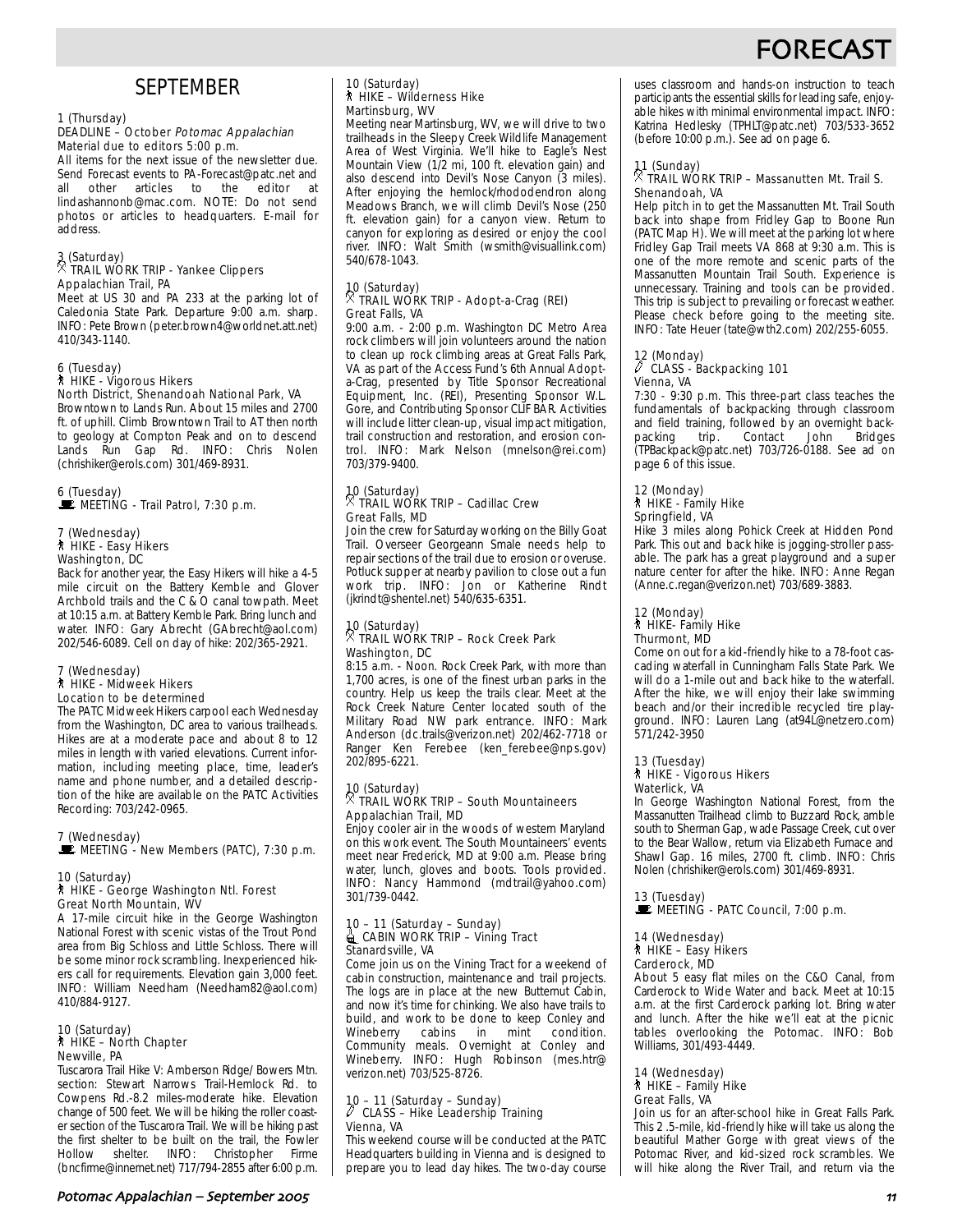# FORECAST

Matildaville Trail. If you would like, bring along a picnic dinner to enjoy after the hike. This is designed as a family activity, so an adult must accompany children. Appropriate for all ages, infants on up, but the trail is not jogging-stroller friendly. INFO: Lauren Lang (at94L@netzero.com) 571/242-3950.

#### 14 (Wednesday) ` HIKE – Midweek Hikers

Location to be determined

See September 7 event for more information.

#### 14 (Wednesday)

MEETING - Mountaineering Section, 8:00 p.m.

#### 17 (Saturday) ` HIKE - Waterfall and Wildflower Series Central District, Shenandoah National Park, VA

A 15-mile circuit on the Appalachian, Bluff, Jordan River, and Mount Marshall Trails with about a 1-mile round trip bushwhack to the falls on the Jordan River. Total elevation gain is 2,800 feet. PATC Map 9. INFO: Jack Thorsen, (thorsen4@Juno.com) 703/339-6716 or William Needham, (Needham82@AOL.COM) 410/884-9127.

### 17 (Saturday) . TRAIL WORK TRIP – Stonewall Brigade Woodstock, VA

Join the Stonewall Brigade to keep trails clear in one of PATC's least crowded and scenic districts – experience unnecessary, all tools and training provided. Join this group of interested volunteers who like to be outdoors making trails more enjoyable for others. Let us know you plan to attend so we know to expect you. The trip is subject to prevailing or forecast weather. Please check before going to the meeting site. Visit: www.patc.net/volunteer/trails/ stonewall/stonewall.html. INFO: Hop Long (theFSLongs@comcast.net) 301/942-6177 or Jim Tomlin (jtomlin@helix.nih.gov).

## 17 (Saturday) . TRAIL WORK TRIP - Yankee Clippers Tuscarora Trail, PA

INFO: Pete Brown (peter.brown4@worldnet.att.net) 410/343-1140.

#### 17 – 18 (Saturday – Sunday) M BACKPACKING TRIP – Natural History Vesuvius, Virginia

Take an easy 10-mile overnighter in this beautiful hollow in St. Mary's Wilderness, GWNF, just south of the Shenandoah National Park. With the foliage in peak splendor, this area has rich botanical diversity not found in the drier Park. A beautiful stream and waterfall wait for us at our campsite and a nice pond and bog will entice our investigation on Sunday. Come join Bob Pickett and company as we explore this unique habitat. INFO: Bob Pickett 301/681-1511.

## 17 – 18 (Saturday – Sunday)<br>
SPECIAL EVENT – Overseers Workshop North District, Shenandoah National Park, VA

Come to the 18th Annual North District Trail Overseers Workshop in the Mathews Arm Campground. (See article on page 3 of this issue for details). INFO: George Walters (gjwalters@starpower.net) or 410/426-2724.

## 17 – 18 (Saturday – Sunday) . TRAIL WORK TRIP – Acme Treadway Co. Gore, VA

Have you had enough of the summer heat? Pressures from the job, suburbia, and traffic got you down? There's a fix for that: come out with the Acme Treadway Company and work through your frustrations as you help us build this trail giving the public access to the Tuscarora Trail north of The Pinnacle in western Virginia. INFO: Don White (trlbldr@comcast.net) 804/795-2914.

#### 18 (Sunday) ` HIKE – Sunday Hikers Waterlick, VA

We're going to visit the George Washington National Forest to hike the Signal Knob loop on Massanutten Mountain. This is a 10.6-mile hike, with an elevation change of about 1600 feet. Signal Knob was used by the Confederacy during the Civil War as a lookout, and when you see the terrific view, you'll understand why. INFO: Vince Ferrari (vincentferrari@gmail.com) 301/249-2210.

## 18 (Sunday) . TRAIL WORK TRIP – West Chapter Frederick, MD

Gambrill State Park; Frederick, MD. Meet 10:00 a.m. at the Nature Center. INFO: Dave Jordahl (westpatc@hotmail.com) 240/777-7741.

#### 19 (Monday) ` HIKE – Family Hike Harpers Ferry, WV

Join us for a 2-mile kid-friendly hike through Harpers Ferry Historical Park. We will hike along the Virginius Island Trail, go down to where the Shenandoah River joins the Potomac River, then complete the circuit along the Appalachian Trail. INFO: Lauren Lang (at94L@netzero.com) 571/242-3950.

#### 21 (Wednesday)  $\overline{\ell}$  CLASS - Planning for Your Future Vienna, VA

Learn how you can help PATC while planning for your own financial future. Refreshments provided. 7:00 p.m. PATC Headquarters. INFO: Pat Fankhauser (pfankhauser@patc.net) 703/242-0693 x17.

#### 21 (Wednesday) ` HIKE - Easy Hikers Burke, VA

Five level miles around Burke Lake. Meet at 10:15 a.m. From the Beltway, exit west onto Braddock Rd. At your leisure, move into the left-hand lane (excluding left turn lanes) and stay in this lane. In 1.9 mi. from the Beltway, the lane you are in becomes one of a pair of left-turn lanes onto Burke Lake Rd (Rt. 645). Stay with it and make the turn (don't worry about the misleading sign before the preceding left). Go 4.7 mi., then turn left onto Ox Rd. (Rt. 123). In 0.5 mi. (after passing the Golf Center), turn left into Burke Lake Park. Follow signs to the marina. Bring lunch and water. INFO: Sue King 703/356-6659.

#### 21 (Wednesday) ` HIKE – Midweek Hikers

#### Location to be determined

See September 7 event for more information.

#### 21 (Wednesday) MEETING - West Chapter, 7:00 p.m. Shepherdstown, WV.

The West Chapter Meeting will bring PATC to members residing near the Sheperdstown area. The West Chapter is the former West Virginia Chapter which met for many years at Highacre in Harpers Ferry. The Chapter now meets at varying locations to assist us in recruiting new members in various geographic areas. Bring your questions about the Chapter and PATC in general. There will be a discussion of the Tuscarora trail and how PATC is working to improve it. RSVP prior to the meeting date to confirm location. INFO: Dave Jordahl (westpatc@hotmail.com) 240/777-7741 or Jane Thompson 301/349-2496.

## 22 (Thursday)<br> $\hat{\mathscr{C}}$  CLASS - Planning for Your Future Vienna, VA

Learn how you can help PATC while planning for your own financial future. Lunch provided. 11:30 a.m. PATC Headquarters. INFO: Pat Fankhauser (pfankhauser@patc.net) 703/242-0693 x17.

#### 24 (Saturday)  $\ell$  CLASS - Land Navigation (REI) Bailey's Crossroads, VA

10:30 a.m. - 6:00 p.m. This comprehensive two-day course teaches all skills necessary to use map and compass in an integrated land navigation system. The first day is spent in intensive classroom exercises concentrating on topographic map reading and interpretation, position plotting, compass fundamentals, declination and azimuth. The second day (Sunday, Sept. 25, 8:00 a.m. - 4:30 p.m.) is spent in Prince William Forest Park, primarily off-trail, engaging in practical navigation exercises of increasing complexity. The course fee is \$95 and includes workbook text, course materials, compass, map, grid reader, and lunch on Saturday. INFO: Mark Nelson (mnelson@rei.com) 703/379-9400.

#### 24 (Saturday) z HIKE - K9Trailblazers

## Elkridge, MD

Rockburn/Patapsco Valley State Park. We'll hike at a moderate pace for approx. 5 miles. The hike is mostly rugged wooded trails traveling along and into the valley. Trails are rocky at times with a road crossing, several stream crossings and moderate (but steep at times) elevation changes (approx. 200 ft.). This is a joint hike with K9Trailblazers so wellbehaved dogs are welcome as long as you keep them on leash and scoop after them. Maps, chocolate, and dog biscuits provided at the trailhead. Bring snacks, and water for you and your dog. Visit www.k9trailblazers.org for more details. INFO: Jeff Bolognese (jbolognese@k9trailblazers.org) 410/247-4434.

### 24 (Saturday)

#### $\%$  TRAIL WORK TRIP - Adopt-a-Crag (REI) Carderock, MD

9:00 a.m. - 2:00 p.m. Washington DC Metro Area rock climbers will join volunteers around the nation to clean up rock climbing areas at Carderock Recreation Area, MD as part of the Access Fund's 6th Annual Adopt-a-Crag, presented by Title Sponsor Recreational Equipment, Inc. (REI), Presenting Sponsor W.L. Gore, and Contributing Sponsor CLIF BAR. Activities will include litter cleanup, visual impact mitigation, trail construction and restoration, and erosion control. INFO: Mark Nelson (mnelson@rei.com) 703/379-9400.

### 24 (Saturday)

#### $\%$  TRAIL WORK TRIP – South Mountaineers Appalachian Trail, MD

Please bring water, lunch and gloves. Tools and training provided. Enjoy comradeship of fellow volunteers and the peace of the woods. We meet near Frederick, Md., at 9:00 a.m. and go home happy and tired. INFO: Nancy Hammond, (mdtrail@yahoo.com) 301/739-0442.

#### 25 (Sunday)

#### $^\times$  TRAIL WORK TRIP – West Chapter Frederick, MD

Gambrill State Park, Frederick, MD. Meet 10:00 a.m. at the Nature Center. INFO: Dave Jordahl (westpatc@hotmail.com) 240/777-7741.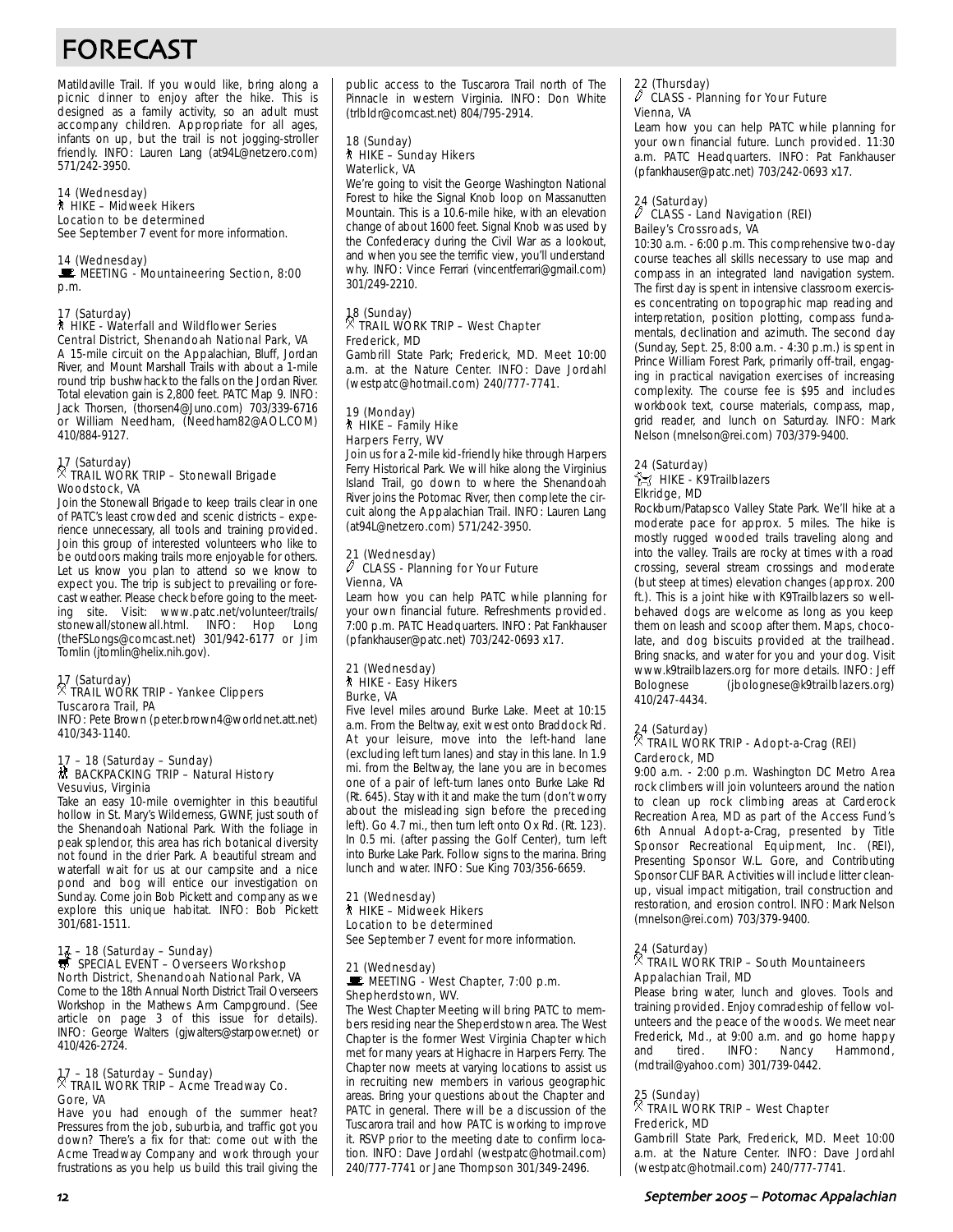# **FORECAS**

## 27 (Tuesday) ` HIKE - Vigorous Hikers Central District, Shenandoah National Park, VA

Climb Leading Ridge Trail to the AT south to lunch at Corbin Cabin. Then climb Indian Run Trail to return via Crusher Ridge. 18 miles with 4,000 ft climb. INFO: Chris Nolen (chrishiker@erols.com) 301/469-8931.

#### 27 (Tuesday)

#### **WEETING - Shenandoah Mountain Rescue** Group (Business meeting), 7:30 p.m.

#### 28 (Wednesday) ` HIKE - Easy Hikers Seneca, MD

Five-mile easy canal hike at Riley's Lock. Bring lunch and water. Take Beltway to River Road exit towards Potomac. Continue until River Road dead-ends at Seneca and turn left. Turn left again at Riley's Lock Road and park at the lot by the canal. INFO: Harriet Rotter (Harriet8b@yahoo.com) 202/363-5095

#### 28 (Wednesday) ` HIKE – Family Hike Comus, MD

Come on out for an after-school hike to the top of Sugarloaf Mountain. This 1.5-mile circuit hike has some kid-sized rock scrambles, and good views from the top. The trail is rocky and steep in places. If you would like, bring a picnic dinner to enjoy after the hike at the picnic area near the cars. This is designed as a family activity, so an adult must accompany children. INFO: Lauren Lang (at94L@netzero.com) 571/242-3950.

#### 28 (Wednesday) ` HIKE – Midweek Hikers Location to be determined

See September 7 event for more information.

#### 28 (Wednesday) MEETING - Trail Leadership (District Managers) Vienna, VA

This is the fall meeting of the trail leadership. We will start the meeting as soon as possible so those who drive a long way can get home at a reasonable hour. Trail leaders (District Managers, Trail Crew leaders, Workshop leaders, etc.) are asked to be prepared for the meeting (budget requests, tool needs, work schedules, etc). If you can't attend, send inputs to the Supervisor of Trails by e-mail by Sept. 21. INFO: Liles Creighton (kb3jmf@comcast.net) 410/573-0067.

## 29 (Thursday) ` HIKE - In-Between Hikers Glen Echo, MD

Join us for a 9-10 mile moderate hike on the Glen Echo, Cabin John and C&O Canal trails. At end, take a free tour of Glen Echo Park and Clara Barton House. Joint hike with Sierra Club, MWROP. Start at 10:00 a.m., rain/shine. Bring water and lunch. No pets. INFO: Henri Comeau (henricomeau@aol.com) 703/451-7965.

## October

#### 1 (Saturday) DEADLINE - November Potomac Appalachian Material due to editors 5:00 p.m.

All items for the next issue of the newsletter due. Send Forecast events to PA-Forecast@patc.net and all<br>other articles to the editor at other articles to the editor at lindashannonb@mac.com. NOTE: Do not send photos or articles to headquarters. E-mail for address.

### 1 (Saturday) . TRAIL WORK TRIP – South Mountaineers Appalachian Trail, MD

Newcomers always welcomed. The South Mountaineers have been working on the Appalachian and Catoctin Trails in Maryland for 12 years. Please bring lunch, water, gloves and boots. Tools and training are provided. Our work is fun, challenging and guaranteed to get your clothes<br>dirty. INFO: Nancy Hammond Hammond (mdtrail@yahoo.com) 301/739-0442.

## 1 (Saturday) . TRAIL WORK TRIP - Yankee Clippers Appalachian Trail, PA

Meet at US 30 and PA 233 at the parking lot of Caledonia State Park. Departure 9:00 a.m. sharp. INFO: Pete Brown (peter.brown4@worldnet.att.net) 410/343-1140.

## 2 (Sunday) ` HIKE – Sunday Hikers Appalachian Trail, MD

This one-way northbound hike will take us from Wolfsville Road, near the Cowall Shelter, past Buzzard Knob, to the views at High Rock, and finally down to the state line in Pen Mar. Distance is 10 miles, with an elevation gain of approx. 1800 feet. A great hike for the cooler fall weather! PATC map 5. We'll need volunteers to place cars at both ends of<br>the hike INFO: Vince Ferrari  $INFO:$ (vincentferrari@gmail.com) 301/249-2210.

#### 3 (Monday) ` HIKE – Family Hike Great Falls, VA

Come join us for a 2-mile circuit hike. The trail is jogging-stroller passable. We will meet in the parking lot behind the visitor's center. Then we will hike up past the nature center, along the Paw Paw passage trail, past a pond, and down to the Potomac River. We will follow the Potomac Heritage Trail back to the visitor's center, where we will check out their animals, puzzles, and other activities. We will picnic Lauren (at94L@netzero.com) 571/242-3950.

## 4 (Tuesday) ` HIKE - Vigorous Hikers Luray, VA

Camp Roosevelt Loop in GW National Forest. Enjoy Kennedy Peak, loop back on Stephen's Trail to Duncan Knob rock scramble. 15 miles and 3300 ft climb. INFO: Chris Nolen (chrishiker@erols.com) 301/469-8931.

4 (Tuesday)  $\mathbf{\dot{F}}$  MEETING - Trail Patrol, 7:30 p.m.

## 5 (Wednesday) ` HIKE – Easy Hikers Bethesda, MD

5 easy miles walking through the woods of Cabin John Park. Meet at 10:15 a.m. at the parking lot by the Indoor Tennis Courts, 7777 Democracy Blvd. Directions: Coming on the Beltway from Virginia take I-270 North to the Democracy Blvd. West exit. The entrance to the parking lot is about 0.5 mile past Montgomery Mall. Bring lunch and water. INFO: Renee Schick (rs530@aol.com) 301/493-9525.

#### 5 (Wednesday) ` HIKE – Midweek Hikers Location to be determined

See September 7 event for more information.

5 (Wednesday)  $\mathbf{\dot{E}}$  MEETING - New Members (PATC), 7:30 p.m.

#### 8 (Saturday) ` HIKE – North Chapter Newville, PA

Tuscarora Trail Hike VI: Blue Mountain section - Cowpens Rd. to Colonel Denning State Park / PA Rte 233. 8.5 miles-moderate hike. Elevation change of 1200 feet. This hike will take us into the second state park on the Tuscarora Trail, the Colonel Denning

State Park. We will descend into the park off of the Blue Mountain into a small valley. Should have some autumnal colors. INFO: Christopher Firme (bncfirme@innernet.net) 717/794-2855 after 6:00 p.m.

## 8 – 9 (Saturday – Sunday) . TRAIL WORK TRIP – Cadillac Crew Gainesboro, VA

The Crew will continue building a new Millrace Trail that connects the Tuscarora Trail to the White Rocks Trail through Sleepy Creek WMA. Recent changes have added almost another mile to this project. This new trail will ultimately be part of a loop trail including Shockeys Knob Shelter and High Rocks view. Bring water and a lunch for Saturday noon. Community dinner on Saturday night. Overnight at Margie Knott's Cabin. INFO: Jon or Katherine Rindt (jkrindt@shentel.net) 540/635-6351.

## 11 (Tuesday)<br>■ MEETING - PATC Council, 7:00 p.m.

#### 12 (Wednesday) ` HIKE – Family Hike Round Hill, VA

Join us for an after-school hike on the A.T. This circuit hike will be about 2.5 miles long. We will hike up to Bear Rocks, where the young and young at heart can climb up, over, and all around the rocks. Then we will hike over to Bear's Den Hostel, around the historical trail, and back to the rocks. Feel free to bring a picnic dinner to enjoy on the rocks before we head back down to civilization. This hike is designed for all ages, infant and up, but the trail is not jogging-stroller passable. This is designed as a family activity, so an adult must accompany children. INFO: Lauren Lang (at94L@netzero.com) 571/242-3950.

#### 12 (Wednesday)

## ` HIKE – Midweek Hikers

Location to be determined See September 7 event for more information.

#### 12 (Wednesday)

MEETING - Mountaineering Section, 8:00 p.m.

## 15 (Saturday) . TRAIL WORK TRIP – Rock Creek Park Washington, DC

8:15 a.m. to noon. The fall in Rock Creek Park is outstanding, so the trail work must be magnificent. Meet at the Rock Creek Nature Center located south of the Military Road NW park entrance. INFO: Mark Anderson (dc.trails@verizon.net) 202/462-7718 or Ranger Ken Ferebee (ken\_ferebee@nps.gov) 202/895-6221.

### 15 (Saturday) . TRAIL WORK TRIP – South Mountaineers Appalachian Trail, MD

This is the perfect time of year to volunteer on our crews. Please bring lunch, water, gloves and boots. We meet in Frederick County, Md., at 9:00 a.m. The weather is good for working and the colors are simply gorgeous! Hope you can make it. INFO: Nancy Hammond (mdtrail@yahoo.com) 301/739-0442.

### 15 (Saturday) . TRAIL WORK TRIP – Stonewall Brigade Woodstock, VA

Join the Stonewall Brigade to keep trails clear in one of PATC's least crowded and scenic districts – experience unnecessary, all tools and training provided. Join this group of interested volunteers who like to be outdoors making trails more enjoyable for others. Let us know you plan to attend so we know to expect you. The trip is subject to prevailing or forecast weather. Please check before going to the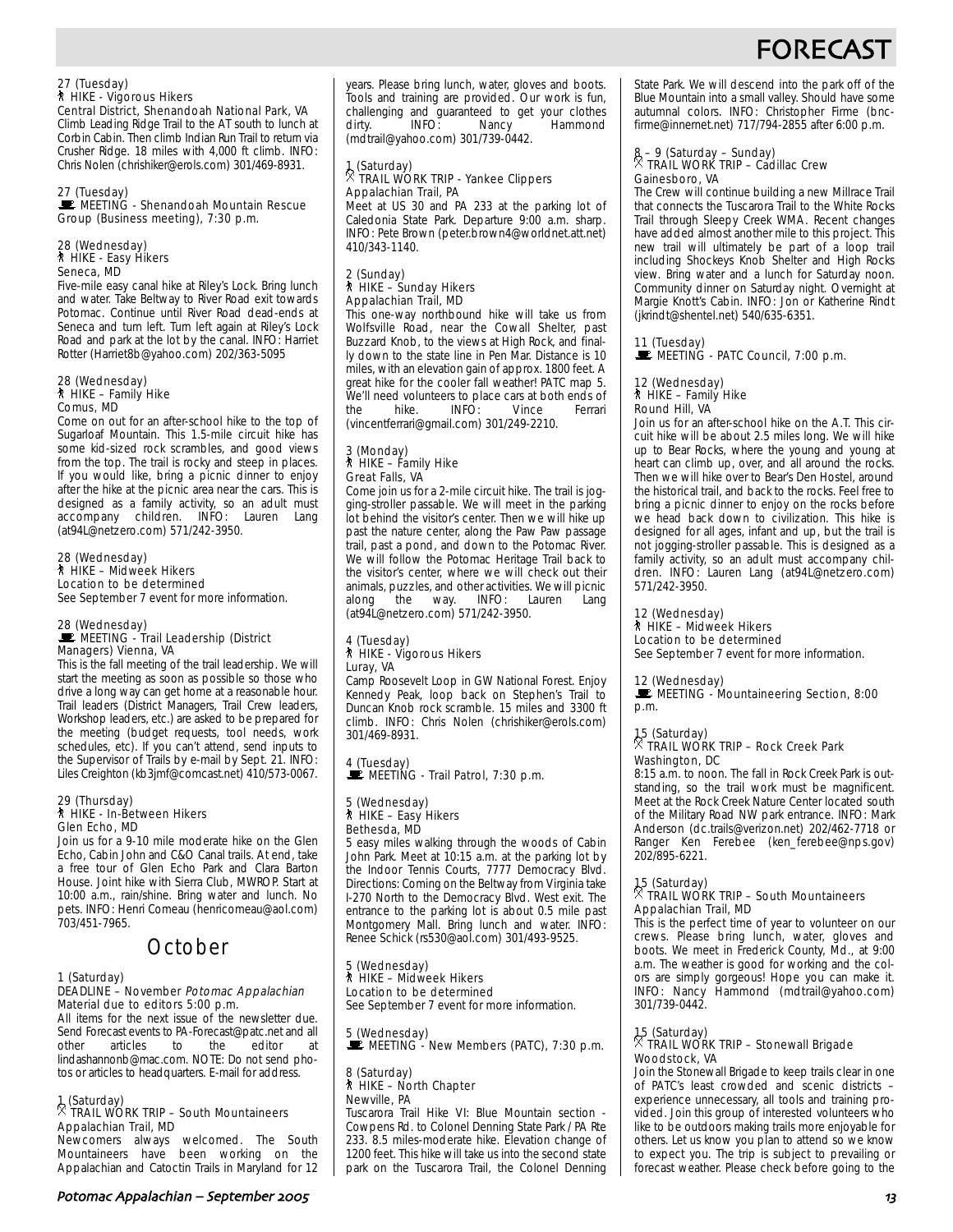# FORECAST

meeting site. Visit: www.patc.net/volunteer/trails/stonewall/stonewall. html. INFO: Hop Long (the FSLongs@comcast.net)<br>301/942-6177 or Jim Tomlin 301/942-6177 (jtomlin@helix.nih.gov).

## 15 (Saturday) . TRAIL WORK TRIP – Yankee Clippers Tuscarora Trail, PA

INFO: Pete Brown (peter.brown4@worldnet.att.net) 410/343-1140.

#### 15 – 16 (Saturday – Sunday)  $\triangleq$  CABIN WORK TRIP – Vining Tract Stanardsville, VA

Come join us on the Vining Tract for a weekend of cabin construction, maintenance and trail projects. The logs are in place at the new Butternut Cabin, and now it's time for chinking. We also have trails to build, and work to be done to keep Conley and<br>Wineberry cabins in mint condition. Wineberry cabins Community meals. Overnight at Conley and Wineberry. INFO: Hugh Robinson (mes.htr@verizon.net) 703/525-8726.

## 15 – 16 (Saturday - Sunday) a CLASS – CPR / "On The Trail" First Aid Vienna, VA

9:00 a.m. – 5:00 p.m. This class provides American Heart Association certification in Adult, Child and Infant CPR. Day two, the students will be certified in First Aid, then move on to the "On The Trail" part, learning how to adapt to medical emergencies on the trail with the items you already carry in your pack. Cost of the class is \$90 for Trail Patrol members and \$110 for Non-Trail Patrol members. Preregistration is required. INFO: Saleena DeVore (tp1staid@patc.net) 540/972-8394.

#### 15 – 16 (Saturday – Sunday)  $\ell$  CLASS – Leave No Trace Trainers Course Pinnacles Research Station Cabin

Trail Patrol leads this field course teaching LNT skills and ethics. See ad on page 5 for more information. INFO: Mark Holland (TPLNT@patc.net) 540/636- 3639.

#### 15 – 16 (Saturday – Sunday) ` HIKE – West Chapter Somerset, PA

Laurel Highlands Trail, Section 3; Laurel Ridge State Park Headquarters (PA Rte 643) to Kooser State Park. Car camp at Kooser State Park Saturday night. Hike will begin at 10:00 a.m. on Sunday. Moderate 19km (about 12 miles). Various activities available during the day on Saturday after setting up camp. If there is enough advance notification from participants a trip on Saturday to Frank Lloyd Wright's architectural wonder "Falling Water" will be scheduled. INFO: Dave Jordahl (westpatc@hotmail.com) 240/777- 7741.

## 15 –16 (Saturday – Sunday) . TRAIL WORK TRIP – Acme Treadway Co. Gore, VA

Finale! We're going to finish the trail construction project giving the public access to the Tuscarora Trail north of The Pinnacle in western Virginia and we need YOU! If you've done any work on this project, you'll want to be there as we finish it. If you've never worked on the project, this is your last opportunity to contribute, and, your contribution will be significant. The leaves are turning, and the mountains are the place to be In particular, this is the place to be, far from the leaf people crowding Shenandoah National Park and all other likely tourist destinations. INFO: Don White (trlbldr@comcast.net) 804/795-2914.

## 17 (Monday) ` HIKE – Family Hike Leesburg, VA

Come explore the beautiful Rust Wildlife Sanctuary. We will hike down to a pond, through the woods and a meadow. This kid-paced hike will be about 1.5 miles long. The trail is jogging-stroller passable. INFO: Lauren Lang (at94L@netzero.com) 571/242-3950.

#### 18 (Tuesday) ` HIKE - Vigorous Hikers Central District, Shenandoah National Park, VA

Ascend the Jones Mountain Trail to Bear Church Rock, continuing to Cat Knob, returning on the Fork Mountain, Staunton River Trail with options up to 18 miles and 4300 feet of elevation gain. INFO: Chris Nolen (chrishiker@erols.com) 301/469-8931.

### 19 (Wednesday) ` HIKE – Midweek Hikers

Location to be determined See September 7 event for more information.

#### 20 (Thursday) ` HIKE – In-Between Hikers Great Falls, VA

A scenic and historic, moderate to fast paced 10 mile hike with a 5-mile option in Great Falls Park. Bring lunch/water. No pets. Joint hike with Sierra Club. Starting time is 10:00 a.m. INFO: Henri Comeau (HenriComeau@aol.com) 703/451-7965 or Ray Evert (Hikerdude22@msn.com) 703/893-3792.

#### 22 (Saturday)<br> *(CLASS*) a CLASS - Planning your Future Blackburn Trail Center, Round Hill, VA

Learn how you can help PATC while planning for your own financial future. Refreshments provided. 4:00 p.m., at Blackburn Trail Center. INFO: Pat Fankhauser (pfankhauser@patc.net) 703/242-0693 x17.

## 22 (Saturday)<br>
SPECIAL EVENT – Blackburn Pig Roast Blackburn Trail Center, Round Hill, VA

PATC presents a family weekend and Cuban-styled pig roast. See page 7 of this issue for more information. INFO: Chris Brunton (trailbossbtc@msn.com) 703/924-0406.

#### 25 (Tuesday) ` HIKE - Vigorous Hikers North District, Shenandoah National Park, VA

Circuit hike in SNP up Pass Mountain Trail, then bushwhack down old Butterwood Branch Trail to Thornton River. 14 miles and 2800 foot climb. INFO: Chris Nolen (chrishiker@erols.com) 301/469-8931.

25 (Tuesday) MEETING - Shenandoah Mountain Rescue Group (Business meeting), 7:30 p.m.

26 (Wednesday) ` HIKE – Midweek Hikers Location to be determined See September 7 event for more information.

#### 29 (Saturday) ` HIKE – West Chapter

North District, Shenandoah National Park, VA Appalachian Trail, North part of Section 2; Gravel Springs Gap to Elkwallow Picnic Area. 10 km (about<br>6 miles). INFO: Dave Jordahl 6 miles). INFO: Dave Jordahl (westpatc@hotmail.com) 240/777-7741.

## 30 (Sunday) . TRAIL WORK TRIP – West Chapter Frederick, MD

Gambrill State Park; Frederick, MD. Meet 10:00 a.m. at the Nature Center. INFO: Dave Jordahl (westpatc@hotmail.com ) 240/777-7741. ❏

# **Visit PATC at an Event Near You!**

PATC may be headed out to an area near you. We're setting up our display at several events to spread the word about who we are and what we do – as well as introducing potential new members to the Tuscarora Trail, Appalachian Trail, and other hiking trails. Come visit us and support the club!

## **Sept. 24 – Harpers Ferry, W.Va.**

Enjoy the fall foliage at Hike Harpers Ferry. PATC will not only have a display, but Highacre will be a focal point in the day's activities: Trail Patrol will talk about Leave No Trace, SMRG will be there to talk about what they do and their equipment, and there will be five guided hikes to choose from. Leaving at 10:00 a.m.: Maryland Heights, Loudon Heights, Phyllis Whitney's Harpers Ferry, and leaving at 12:30 p.m.: C&O Canal Towpath, and Bolivar Heights historical hike. Hikes are limited to 10 people, so call for a reservation (304/535-2080) or show up at the HF National Historic Park and sign up there.

## **Oct. 1 – Frederick, Md.**

Visit historic downtown Frederick. The main drag through town is closed to traffic for the day so people can wander around enjoying the music, activities, displays, food, and local stores. PATC will have a table in front of The Trail House – stop by and say hi! If you have never been in The Trail House, this is also a chance for you to say hi to Clyde and his staff who are big supporters of PATC.

## **Oct. 8 & 9 – Berkeley Springs, W.Va.**

The 33rd Annual Apple Butter Festival is a nice stop before or after a hike on the Tuscarora Trail! Parade – apple butter making – kids' activities – Bluegrass/Dixieland Jazz/String Band – and when was the last time you got to enter a hog calling contest? All of this and more, including displays where PATC will have a table. Go to www.berkeleysprings.com/apple/ for more information.

## **October 14, 15, & 16 – Millwood, Va., (near Winchester)**

Although the hot air balloons are the headliners, they are just the beginning of this unique three-day festival overflowing with children's activities, entertainment, artisans & crafters, antique fire engines and cars, Virginia wine tasting, and so much more. Stop by the PATC display and say hi! For more information, go to www.historiclongbranch.com/balloonfest/balloon.htm. ❏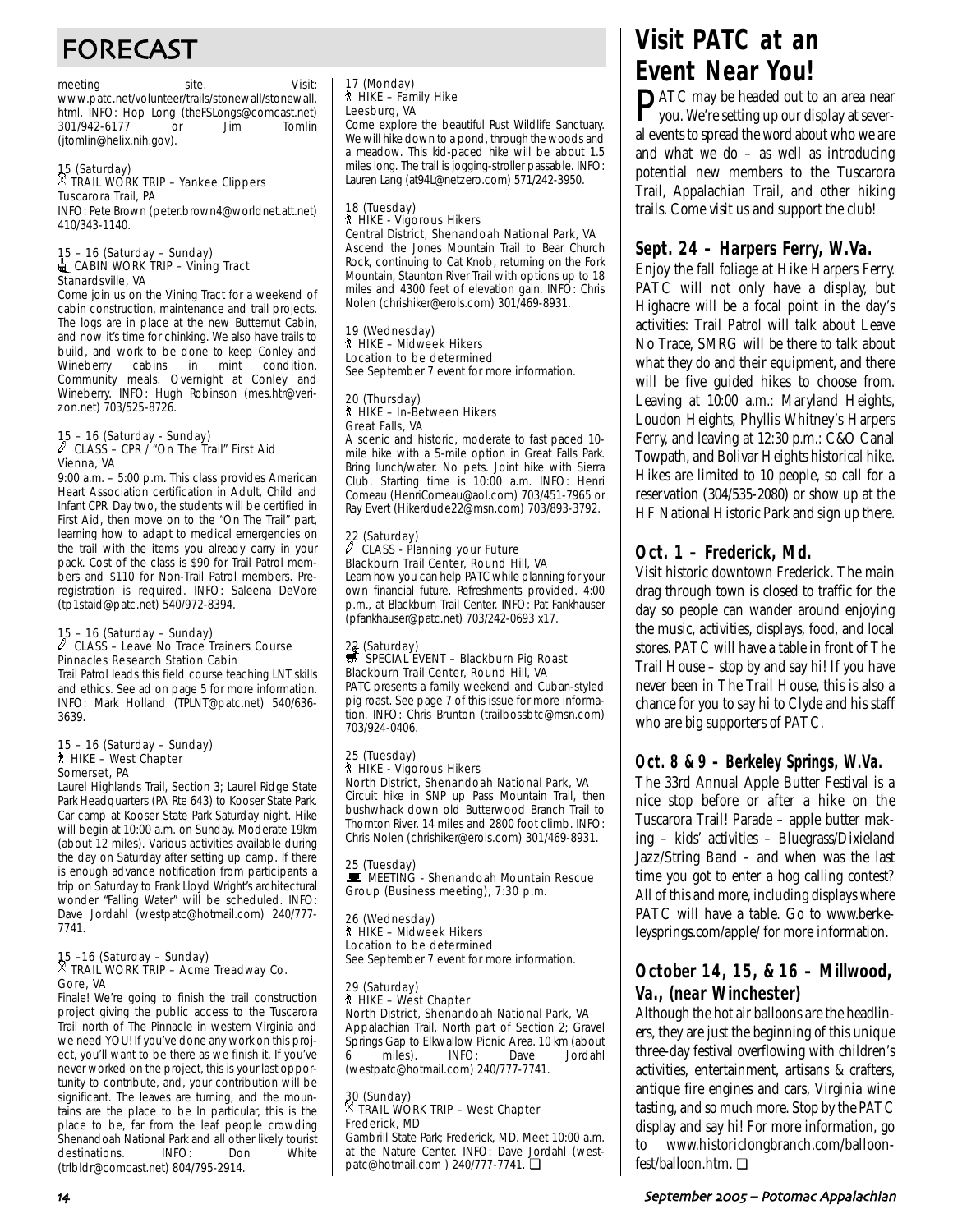# Bob Pickett's Appalachian Nature

With September comes the end of summer. Birds are migrating south, social bee colonies are collapsing, ground hogs are settling down for a long winter's sleep, fawns are losing their spots, and the bucks are rubbing off their velvet, getting ready for next month's rut. Ant colonies now produce winged males, who will mate with queens in large clouds of flying workers, males and queens.

Yet, the warmth of September tells us summer is still with us. The open fields and meadows support much seasonal activity. Flowers of the composite family, such as goldenrods, asters, and thistles dominate the scene. Gentians and lady's tresses orchids are found in the wet meadows of the higher elevations. Second broods of butterflies and moths still search for pollen, nectar, and mates. And the hard mast of oaks and hickories is being greedily downed by birds, insects, and mammals alike. Yes, nature is busily readying itself for the coming season of energy deficiency.

The forests abound with the common white wood aster and white snakeroot. It's also the prime time to search for ginseng in the forests, easily spotted by the bright red berries. The porcelain white berries of doll's eyes can also be found at this time.

One thing I look forward to at this time of the season is the massing of walking sticks. I've seen literally hundreds on a six-foot red cedar tree in old fields. More often, lesser numbers are found (or, more often, overlooked) in wooded environments. Of course, these large gregarious congregations are for the purpose of mating, with females dropping about 100 eggs from the shrubs onto the ground, where they will overwinter in the duff of the forest floor. Unlike most large insect families, only eight walking stick species exist in North America.

## **Cicada Season**

September is the month for listening to grasshoppers, crickets, and katydids. These members of the Orthoptera Class number some 1,000 species in North America. Primitive insects, they have spent the summer molting through about five instar stages until this time when they metamorphose into adults. It is only at this time that they develop wings and sexual reproductive parts. The musical sounds of the crickets and the lower-pitched scraping sounds of the grasshoppers are made by the rubbing of the scraper of one front wing against the file on the other front wing. In the case of crickets, the songs are also warnings to other males to stay out of their territories. This aggressive attitude is so pervasive, it has led residents of Asia to raise fighting crickets as a sport.

The sounds of crickets are quite descriptive. There is even a CD recording of Orthopterans. The mating calls, made generally by males only, increase in pitch and speed as a function of increasing temperature. In fact, several of the species, including the common snowy tree cricket and field cricket, can be used to determine the temperature.

For the most part, grasshoppers, crickets, and katydids complete their life cycle in one year, overwintering as eggs. This is a far cry from the longest living insect, the 17th years cicada, which lives as a nymph on tree roots for seventeen years prior to their mass exodus. Of course, last spring was our region's opportunity to experience these wonders of the natural world. I have heard from a few people who heard the 17-year cicada this spring. It's not surprising that a few have genes that enable

them to emerge a year earlier or later. That's how nature adapts to environmental change.

Speaking of fall insect sounds, the annual cicada dominates the diurnal forest community. The name notwithstanding, this cicada we hear every year does not have a one-year cycle. They live on tree roots for about three years before metamorphosing into screaming adults. It's just that there are numbers that metamorphose every year, so we hear about a third of the total population every year.

If you're into astronomy, check Sept. 17 on your calendar. This is the full moon known as the Harvest Moon. I had always heard the moon rises about 51 minutes later each night, but I now know this is only the annual average. Take a look at the table below (taken from the NASA Science Web site). You'll see that the moon rises 70 minutes later each night in January, and only 30 minutes later at this Harvest Moon. This is a function of the small angle that the moon's path (ecliptic) makes with the eastern horizon in early autumn. Only at this time of the year do the Earth, sun, and moon line up so that the plane of the moon's orbit is at a low angle to the eastern horizon.

You may also notice that the moon seems to sit near the horizon for a long time. This is also a function of the low path of the moon's orbit at this time of the year. Near the spring equinox, the moon will rise in the Northeast at an angle of about 73 degrees, so it appears to rise very quickly. At this vernal equinox, the angle is only 27 degrees, thus, it appears to stay near the horizon for quite some time.

One more thing you might notice about our Harvest Moon. It often shows hues of orange and red. The reason for these hues is the same reason we have orange and red sunsets. It's all about the wavelengths of color as it comes from the sun. Blue has very short wavelengths while red has very long wavelengths. Having short wavelengths, the blue light will hit more particles in our atmosphere than the longer wavelengths of red. Thus, at sunset (or when the moon is near the horizon reflecting sunlight to earth) most of the blue wavelengths are scattered by the thick atmosphere's particles up into the sky. What we see are more of the longer red wavelengths, which are reflected less than the blue. This same phenomenon is responsible for our blue skies. The longer red waves come straight down to the earth, while the blues are bounced around in the sky, thus making up a larger proportion of the visible light rays in the daylight sky. ❏

## POTOMAC APPALACHIAN

(UPS-440-280) ©2005, Potomac Appalachian Trail Club, Inc.

Published monthly by the Potomac Appalachian Trail Club, 118 Park Street, S.E., Vienna, VA 22180.

Periodical class postage paid at Vienna, VA. Postmaster: send address changes to: Potomac Appalachian Trail Club, 118 Park Street, S.E., Vienna, VA 22180

Subscription: (Free with PATC membership) \$6.00 annually; \$.70 single copies.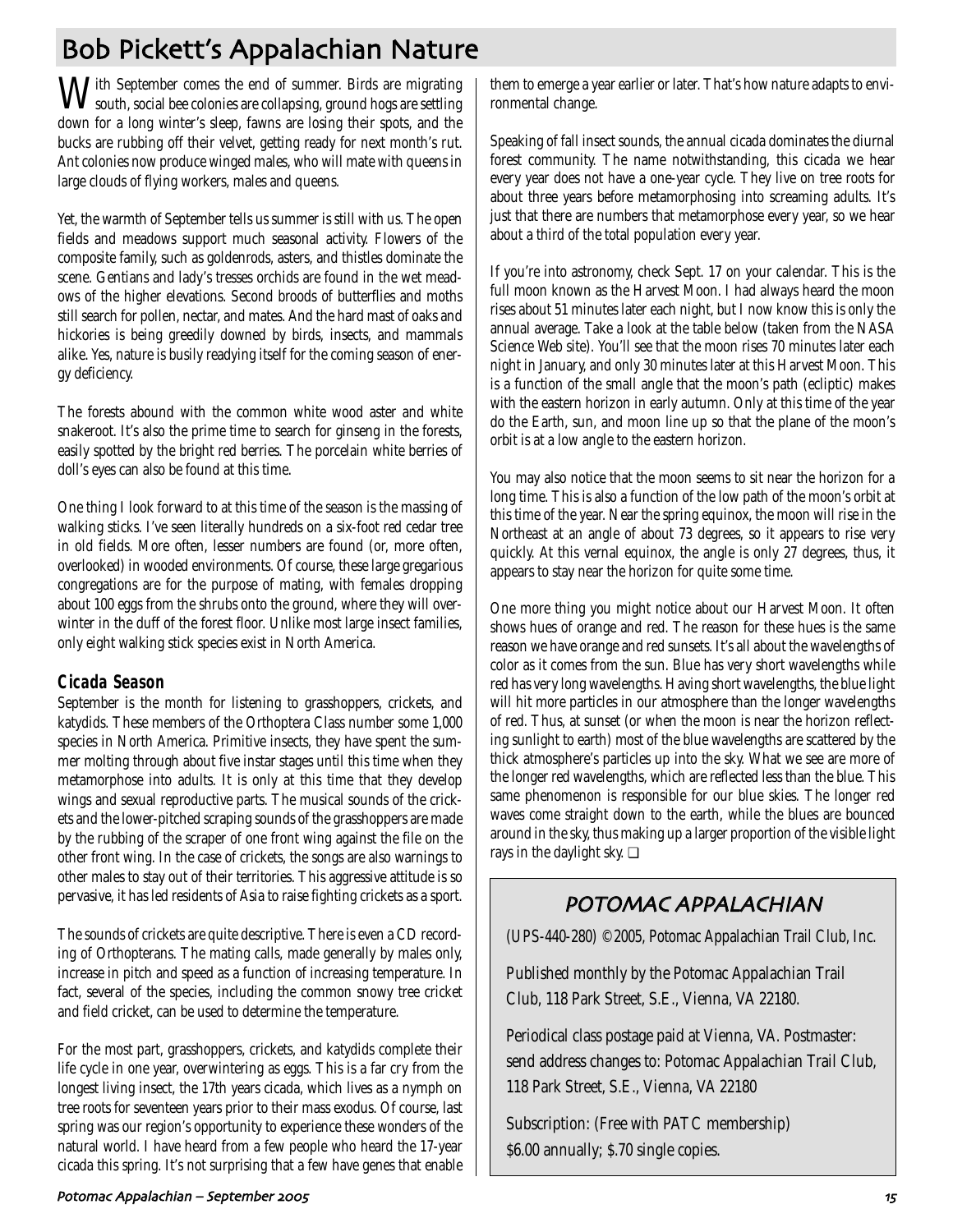# TRAILHEAD

 $A$ ny thoughts that this summer would be as reasonable as last summer were quickly dispelled by a hot! June and July. Just ask any overseer or crew member and you will hear tales of sweat and how refreshing that cold soda or beer was at the end of the day.

Heidi Forrest, PATC trails coordinator, reminds everyone that 2005 volunteer hours need to be submitted by the first of October so they can be reported to our government partners.

## **Spirits of Nicholson Hollow**

It was National Trails Day, 2005. The Blue and White Crew was gathering to work on the Corbin Hollow Trail crossing of the Hughes River. There were enough workers to do the rock-moving job, so I decided to hike farther up the Nicholson Hollow Trail to attack a large blowdown that had been awaiting resolution since last summer.

Kisun Han agreed to go along. We walked past the Hot-Short Mountain Trailhead, crossed Hannah Run where it enters the Hughes River, and passed the Hannah Run Trail head where the Hughes River Church and School once stood. As we walked, we talked about the former home sites that we had visited when we had accompanied Bob Pickett and Steve Bair (SNP) on a historical hike a few months earlier.

A while after crossing the Hughes River and passing the former home site of Peter Nicholson, we spotted the objective. There was a large tree resting across the trail a couple feet above the treadway. It measured 26 inches by crude methods. The upper end of the trunk was supported by a large branch that seemed solid enough to prevent vertical movement. Sure enough, there was no noticeable compression. We made two cuts about four feet apart with relative ease. However, when we broke through with the second cut, the support branch broke and the tree fell to the ground pinning our newly cut section in a tight hold. What should have been an easy job suddenly became a major task. Having left the rock bars with the rock-moving crew, we tried using smaller logs for levers but to no avail. Additional cuts with a pruning saw allowed only slight movement, but not enough to solve the problem.

Then, we had a bit of luck. Down the trail from the Corbin Cabin came two hikers, father and son, we guessed. They stopped to acknowledge our trail work, so we explained what had happened. The elder hiker offered assistance and, after three attempts, as a group we were able to lift the offending obstruction up and out of its entrapment, clearing the trail.

We thanked the hikers and talked a bit about PATC and our trail maintenance work. As they departed, the elder hiker mentioned that his great-grandmother had lived in the Corbin Cabin, from which they had come, just up the trail from where we were working. She was Bertie Corbin, wife of George T. Corbin, whose mother was Mollie Nicholson Corbin, daughter of Aaron Nicholson, the famed "King" of Free-State Hollow as Nicholson Hollow, was also called. After Shenandoah National Park was created, the Corbin family moved out of the cabin and settled at the Ida Homesteads in Page County. Now it is one of the cabins that is maintained by PATC.

Somehow, getting help from the descendants of the Nicholson Clan on National Trails Day made me think that perhaps the spirits of



Mel Ellis prepares to remove blowdown on Nicholson Hollow Trail where he and Kisun Han later were assisted by descendants of the Nicholson family who happened to pass by.

Nicholson Hollow are at peace with our using their former community. Perhaps they appreciate our keeping open the trails that once were the roads that connected their homes to the outside world. Spending National Trails Day in Nicholson Hollow, seeing archeological reminders of the former occupants, and then getting assistance from their descendants when it was most needed made it a special day on the trail for Kisun and me. – *Mel Ellis, DM SNP Central Side Trails.* 

## **B & W Rock Apes Loose in the Wilderness**

Renegade elements of the Blue and White Crew have gone to the next level of gear-ology with the acquisition of a Tirfor TU-28 Griphoist. Like the tale of the Billy Goats Gruff, this latest winch is the big brother of the venerable TU-17 used by trail crews everywhere. Selecting a washout-prone section of Upper Buck Hollow Trail to work on, Patrick Wilson, Dan Dueweke, John Hebbe, and Nathan Reiger set out with the new winch and a host of heavy metal accoutrements. Scaling up to the larger winch meant that all other gear needed to be sturdier: military surplus snatch block, thicker chain, bigger wire rope, etc. Use of daypacks was definitely out; this haul required freighter-frame packs to carry the load.

Arriving at the worksite, Patrick selected the largest rock he could find and trussed it up with a rock basket made from industrial alloy chain and inserted the snatch block for additional pulling power. Calling "Tension," Patrick signaled Dan to begin working the four-foot-long winch lever of the big hoist. Patrick, John, and Nathan then leaned into their rockbars, and the boulder began to move. Before long, it was set in place and backfilled with aggregate busted by sledgemeister Nathan. Retrieving his pocket level, Patrick certified that the combination single-rock waterbar and step landing was plumb to level within 0.0003 degrees of horizontal.

The crew added a few more rock steps to the project and called it a day. The walk up UBH was not quite a death march, but we felt every ounce of that Griphoist gear. Halfway up the trail to Skyline Drive, Dan startled a large timber rattlesnake off his log perch. The snake returned the favor

See Trailhead, page 17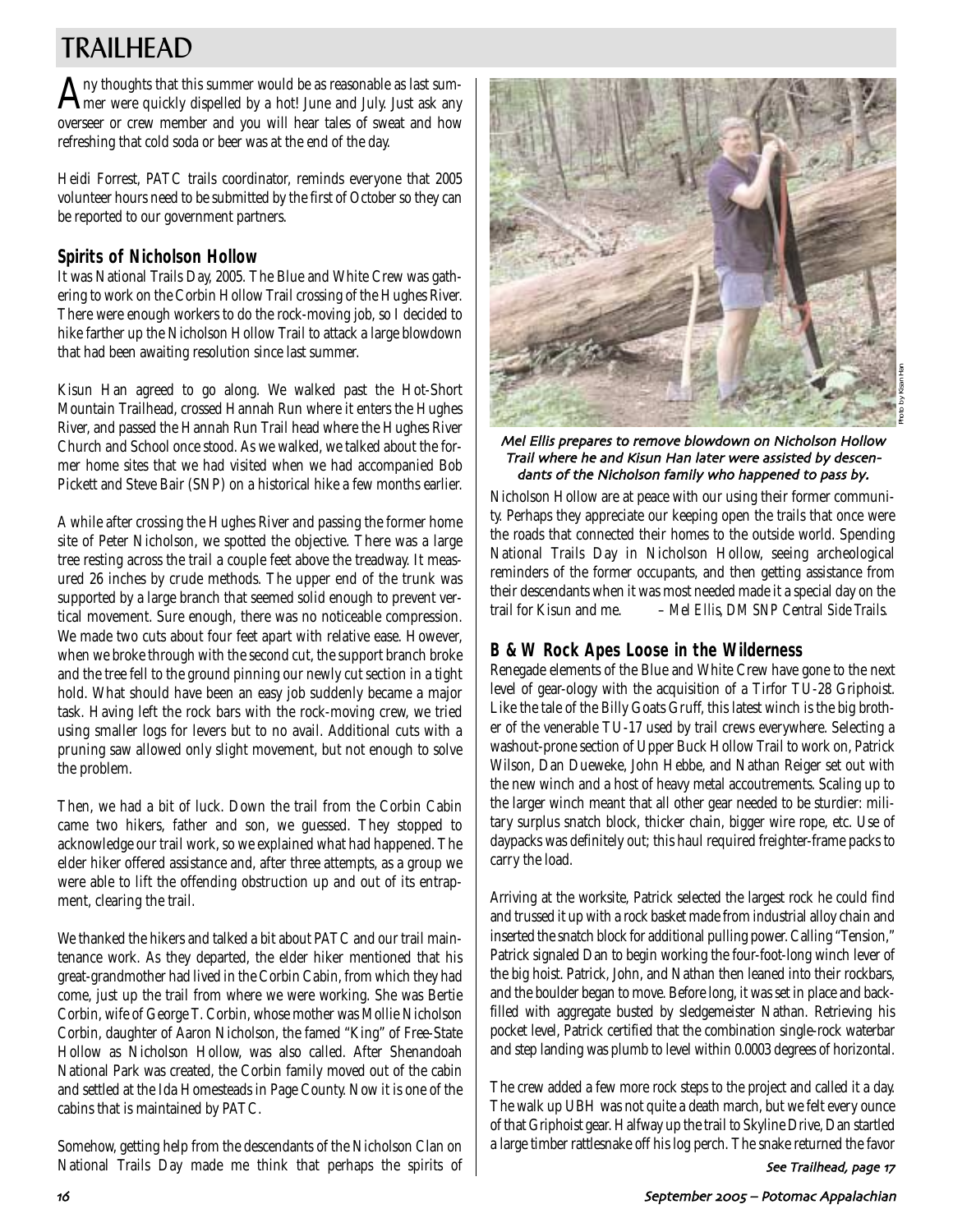### Trailhead, from page 16

by stopping Dan in his tracks and causing the other close-following crew members to pancake into each other. Nathan, who was carrying only an empty water bottle, tip-toed around the log, saw that the snake was curled up away from the trail, and waved the others past.

The pulling power of the larger winch allowed us to move larger rocks faster and more easily. It also limited the disturbance to surrounding trail features in a wilderness area since we were able to pull the big boulders over existing stream rocks instead of having to pry open a drag path. Now if we could just get one of those PATC mules to haul all that gear.

## **Mud-wrestle On Little Stoney Creek Trail**

In an attempt to improve drainage on Little Stoney Creek Trail on Great North Mountain, the PATC Stonewall Brigade trail crew played in mud on their July work trip. This was a very educational trip as the reason why some trail areas were goopy with mud while others remain perfectly dry had always been a mystery to hikers. Spending an extended time in one short stretch of trail allowed for observations not normally possible while breezing past. The dry sections of trail were the result of weathered sandstones forming a very sandy, well-drained soil. The muddy sections were atop weathering shale beds, which have a very high clay content, making an impermeable layer of viscous mud. An observer can imagine water below the surface percolating downhill until a clay layer was reached, then puddling and ponding on the surface. July 16 was sufficiently hot and humid that in between pick mattock and MacLeod work, we were permitted time to rest and imagine! Intrepid trail workers Catherine Kelleher, Nick Devoogdt, Jim Tomlin, and Hop Long improved the muddiest, lower half of Little Stoney Creek Trail, taking home about one-tenth of the tread on their pants and boots.

Volunteers from the National Institutes of Health Hiking Club pitched in with the co-leaders of the Stonewall Brigade to place a rustic footbridge in Great Falls, Md., on the Ford Mine Trail on June 25. Led by Mary Travaglini of The Nature Conservancy, a squared-off two-log footbridge was built to protect a water seep containing an endangered freshwater shrimp. A good-sized crew turned out to help move two logs of approximately a half-ton each, shape them to fit, and adjust them to be stable. Thanks to all who turned out, and a special thanks to the international contingent from NIH (YueYing from China, Kay from Germany, Nick from Belgium, and Catherine from Maryland).



B&W Rock Ape Patrick Wilson rock-surfing on Upper Buck Hollow Trail with help from John Hebbe and Nathan Reiger.



Family of backpackers enjoying the fruits of another overseer's labors. Left to right, Isabel (8), Linda, Ryan (13), Meghan (11), and Michael.

## **Hoodlums Meet Editor And Family**

The North District Hoodlums split into two crews on their July work trip with one crew rebuilding rock steps on the Elkwallow trail and the second crew cutting sidehill and building new waterbars on the AT just south of Compton Springs. It was a work trip filled with club luminaries. Not only did Jon and Katherine Rindt of Cadillac Crew fame join us for the weekend, but lo-and-behold in the middle of tread work on Compton Peak, who should appear on the trail but Linda Shannon-Beaver, *PA* editor who was section-hiking with her family. Small world! Afterwards, the crew retired to Indian Run hut where thunder and lightning threatened, but never crashed the summer BBQ grill-fest and party.

## **Costa Ricans Learn From B & W**

The Blue and White Crew hosted Costa Rican conservationists, Adilio Zeledon Meza and Ivan Calderon Mesen, on its July work trip. Adilio and Ivan work in the El Cornelio Nature Preserve and hope to add/upgrade hiking trails in the park. Blue and White Sergeant-at-Arms Mark Holland arranged for their visit to the D.C. area, so that they could see PATC trail construction methods (among other sites). The July crew turnout was excellent (over 25 hearty volunteers). On Saturday, the crew rebuilt the upper section of the Cedar Run Trail, regrading the trail and installing erosion control devices. Sunday projects included the installation of log steps at an AT switchback, near Jewell Hollow, and a winch project in the same vicinity. Photos from the July trip are viewable at www.blueandwhitecrew.org. Mark has built a Web site for the El Cornelio Preserve: www.fundecoa.org.

## **SNP South District AT**

DM Dennis DeSilvey reports another busy month of weed cutting. The growth this summer is much more lush than usual and takes only about three weeks to return to nasty status. Able crews, overseers, and an occasional DM have been working on the trouble spots.

A word to the wise regarding dogs in the park – Dennis and his dog Beinn had a discussion with the ranger one weekend. Beinn was romping in the parking area. Suffice it to say that there will be stepped up enforcement of the leash rule in the park. The new superintendent is very much against dogs in the wilderness, and, if we don't want to end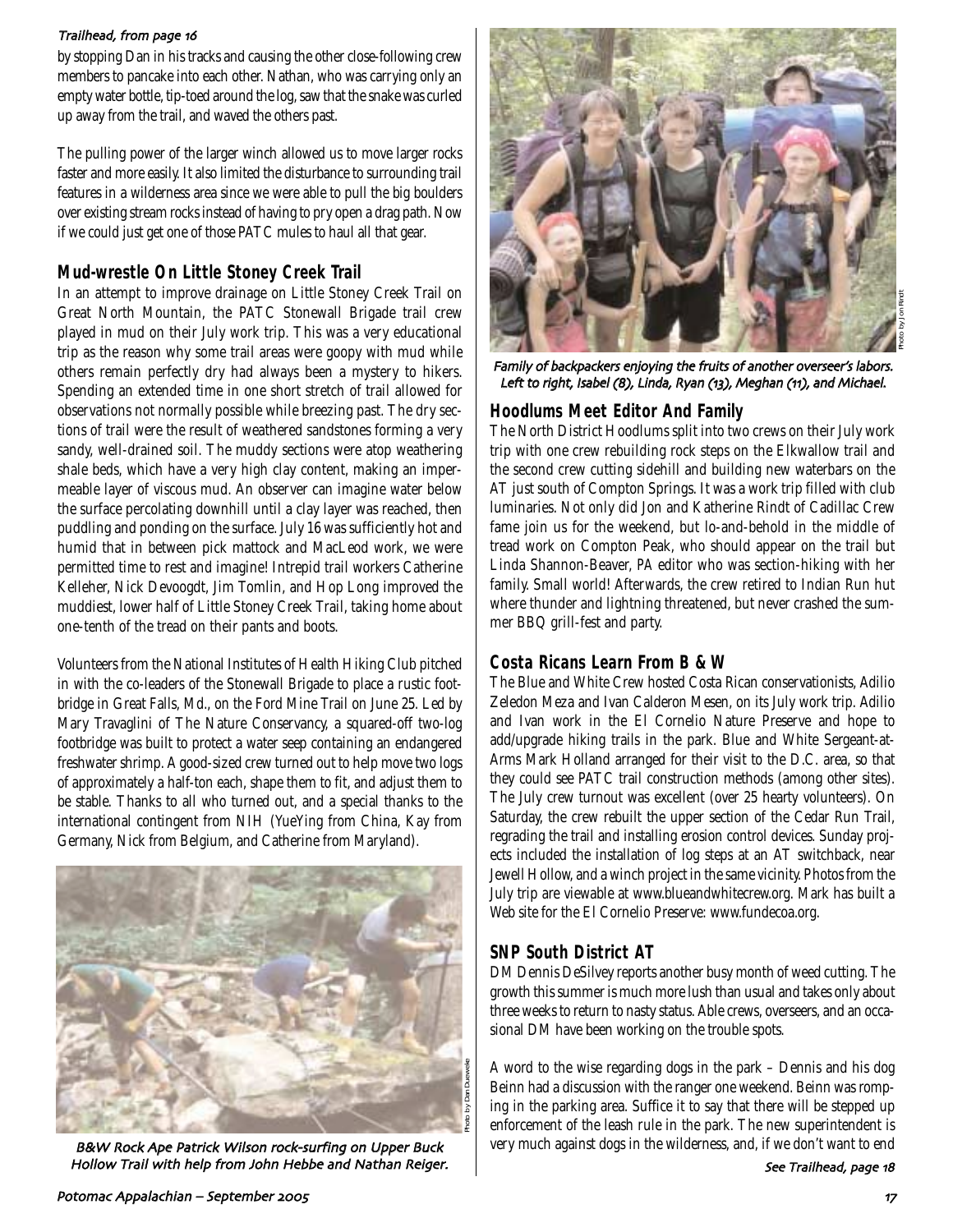#### Trailhead, from page 17

up with a no-dog rule, we had better put our best friend on a leash. Finally, a word on the care and feeding of overseers – he doesn't think that there is any overseer who sets out to not take care of his or her trail. Every trail has, at some point, overwhelmed the overseer, and at those times we should all pitch in to help. There are a number of opportunities for "pitching in" in the South District.

### **Roller Coaster Project**

A section of the AT south of Blackburn Trail Center is noted for its ups and downs and is called the Roller Coaster. To deal with erosion on this section, DM Chris Brunton combined an Eagle Scout project (BSA Troop 142, Leetown, W.Va.) with help from students and leaders from the Chesapeake Bay Foundation. On July 23, a crew of eight scouts started work at 7:00 a.m. and were soon joined by 17 volunteers from the foundation. By early afternoon 27 steps and waterbars had been complete. Chris really appreciated the great job by a very hard-working group.

## **Heather and the Bear**

I saw a bear today eating heartily at the raspberry-blackberry thicket at the end of trail near the Schairer Cabin. I made a lot of noise to scare it off, but it was rather slow leaving. It never bolted into the woods as bears often do. The bear seemed to be perhaps a year old. I



Proud workers line up on steps and check dams built for Ray Smith's Eagle Scout project on the 'Roller Coaster' section of the AT.

did not stick around to find out if a mother bear was in the vicinity. It might be the young bear is no longer with mama bear, having been kicked out of the den because new cubs are with mama; it might be the young bear is still with mama, but mama was in the woods not too far away. My guess is that bears are likely to frequent the cabin area in the next weeks because the thicket is replete with ripening berries, so renters beware. If there is a work crew due to use the cabin in the next fortnight, that crew might want to be alert as well. Having sampled a couple of raspberries myself, I can understand why the bear was reluctant to leave. – *Heather Warren, Eaton Hollow Trail Overseer* 

Please send interesting tales, technical advice, accomplishments, and trail maintenance questions to Trailhead, c/o Jon Rindt, 621 Skyline Forest Dr., Front Royal, VA 22630 or to jkrindt@shentel.net. ❏

### Mushrooms, from page 9

Turkey Tail, known as Yun Zhi or "cloud mushroom" in China, is probably the most thoroughly studied of the medicinal fungi, as it is among the most widely used in East Asian medicines. In traditional Chinese herbalism, the fruit bodies are harvested and ground to a powder to make a tea that was used to reduce phlegm, treat pulmonary maladies, and promote a healthy liver. The Ming dynasty version of the pharmacopoeia provides that if the Yun Zhi is taken over a long period of time, "it will make one vigorous and live long." In the modern era, *T. versicolor*-derived protein-bound polysaccharide (PSK) has been shown clinically to be effective against human cancers, particularly when used in combination with other agents. A 1982 study of cervical cancer patients given PSK with radiation found that the three-year survival rate was 85 percent compared with 59 percent for those given radiation without PSK.

*Ganoderma lucidum* is known in China as Ling Zhi, which means mushroom of immortality. The Latin name *lucidum* refers to the coruscating, varnish-like shine of the fruiting body when it first emerges from the side of a tree. It has been used in Chinese and Japanese folk medicine for at least four millennia in the treatment of age-related maladies such as heart disease, hypertension, and chronic bronchitis so as to increase longevity. It was considered so powerful that it was used as a talisman to protect individuals and homes from evil spirits. In the last 30 years, it has been used in numerous human clinical studies to treat insomnia, duodenal ulcers, progressive muscular dystrophy, diabetes, and Alzheimer's disease. It's efficacy in treating bronchitis was demonstrated in the 1970s when 75 percent of 2,000 patients showed marked improvement after two weeks of therapy.

Shiitake mushrooms are named for their association with the Asian shiia tree; the Latin species name *edodes* refers to their edibility. They grow wild in Japan and China but are not indigenous to North America; their widespread availability is due to facile cultivation. They are second only to the *Agaricus bisporus* in commercial production. The two most important medicinal derivatives of the Shiitake are LEM (*Lentinula edodes* mycelium extract) and lentinan. Both chemicals have strong anti-tumor properties by enhancing the body's immune system rather than attacking the cancer directly. There have been innumerable clinical trials of the shiitake. For example, a controlled trial of 275 patients with advanced gastric cancer showed that those given lentinan with chemotherapy had statistically improved longevity and improved immune response. A group of Japanese women who ate 90 grams of shiitake mushrooms daily for one week had a 12 percent drop in serum cholesterol.

Fungus as pharmaceutical is a bit antithetical to the prevailing wisdom that wild mushrooms are deadly toadstools. Few stop to consider the source of penicillin, even as it established the idea of "miracle drug" that we have come to expect when we are sick. But tastes change as time proceeds. Instead of taking two aspirin and going to bed, perhaps in the future you may sit down to a meal of shiitakes with a turkey tail on the side. ❏ *—William Needham*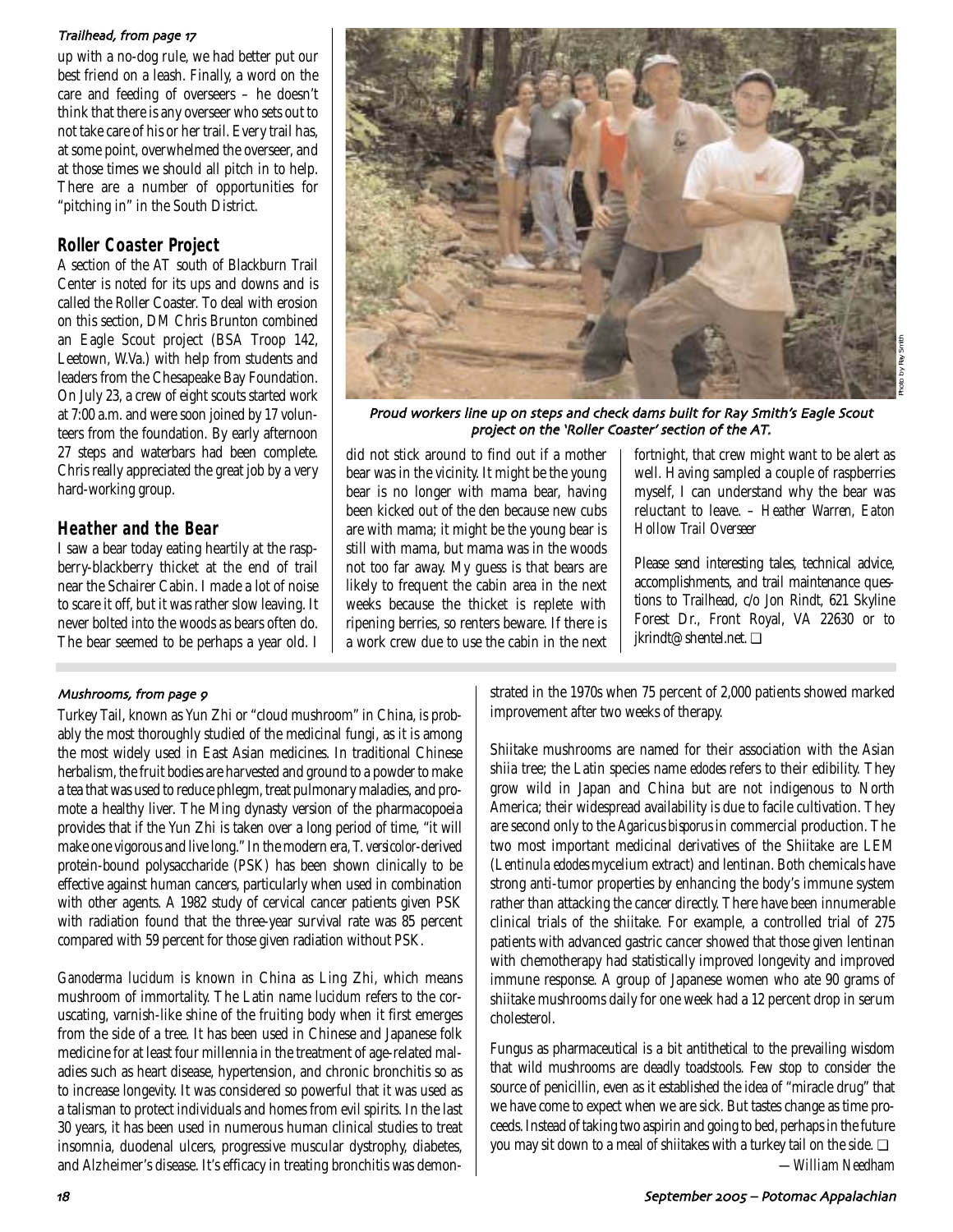# VOLUNTEER OPPORTUNITIES

# Who's Minding the Store? You Can!!!

PATC is looking for a new chair of the Sales Committee. Duties would include: advise and supervise paid and volunteer sales staff, help with inventory of all PATC publications, establish sales policy and publication pricing, work closely with publication and maps committees to target future updates and publications. Anyone interested in this position please contact: Lee Sheaffer, Vice President-Volunteerism (thumpers@visuallink.com) 540/955-0736.

## **Computer Help Wanted**

Don't want to get your hands dirty? If not there's still a way to help your club. If you're computer savvy, think about assisting PATC in planning and maintaining its information technology system. We've bought new computers and need members' expertise in bringing the club into the 21st century.

If you have any of the following skills and are interested and available, please contact Vice President for Operations Bruce Glendening at info@patc.net for further information.

We are in search of professional programmers with training and skills in the following: *Microsoft Access Small Business Server 2003 Exchange 2003 HTML Networking in general Webmaster*

*ASP MS-SQL Server*

HIKING ENTHUSIAST SOUGHT for role as Scoutmaster of outdoors-focused Boy Scout Troop 97 in Silver Spring, Md. More info? Contact Jim Van Cott: (301/565-0486) CJPAVC@yahoo.com.

VOLUNTEER AS A TRAIL TALKER Share your joy of hiking and spread the word about PATC at an event near you! As a Trail Talker, we ask you to share PATC's mission with visitors. Let people know about the important role PATC plays preserving hiking trails and trail lands, which includes: trail maintenance, guided hikes, making maps and guide books, rental cabins, etc. Through you, we will be able to extend our outreach and membership efforts. To volunteer or for more information, contact: Jane Thompson, PATC Supervisor of Information, Education, and Activities (jayteehike@yahoo.com) 301/349-2496.



Notices are published free of charge for PATC members only. PATC cannot vouch for any of the advertised items. No commercial advertisement or personal notices unrelated to hiking will be accepted. Deadline for inclusion is the first day of the month preceding issuance of the newsletter. Notices will be run for three months, at the discretion of the editor, unless we are otherwise advised. ❏

## TRAIL OVERSEER DISCOUNTS

PATC OVERSEERS GET DIS-COUNTS from the following merchants who support our volunteer programs: Blue Ridge Mountain Sports (Charlottesville, Tidewater) – 20%, Hudson Trail Outfitters (Metro D.C.) – 20%, The Trail House (Frederick, Md.) – 15%, Casual Adventures (Arlington, Va.) – 10%, Campmor (mail order via PATC HQ) – 10%, Weasel Creek Outfitters in Front Royal – 10%, The Outfitter at Harpers Ferry – 15%, and the sole source (Harrisonburg) – 10%. Check the back page of the PA for the latest trail, cabin, and shelter overseer opportunities. All PATC members receive a 10% discount from Blue Ridge Mountain Sports. Be sure to have your membership ID or overseer ID ready when you shop.

## HIKING PARTNERSHIPS

FLORIDA ESCAPE? For winter hiking without mountains, snow, ice, or freezing rain, take off a week or two in February/March 2006 to join a PATC life member and AT 2000-miler, George Meek (Poet), on a section of the Florida Trail, beginning a couple of hours' drive south of Orlando. For information on the FT check out www.florida-trail.org. Contact: (george@meekconsulting.com) 703/875-3021.

I live in Gaithersburg, Md., and am looking for hiking and camping buddies within 120 miles of the DC area. I am 29 and willing to hike/camp anywhere. I also have a dual propane stove that I am giving away. Any takers? Contact Jeffrey Scott (knight\_1\_nu@yahoo.com) 301/466-3373.

## LOST AND FOUND

Found: Phone Charger Travel Adapter found in the Shenandoah Room at Highacre May 9, 2005. The owner can call Pat Fankhauser at 703/242-0693, Ext. 17 to claim it. After 60 days, it will be discarded.